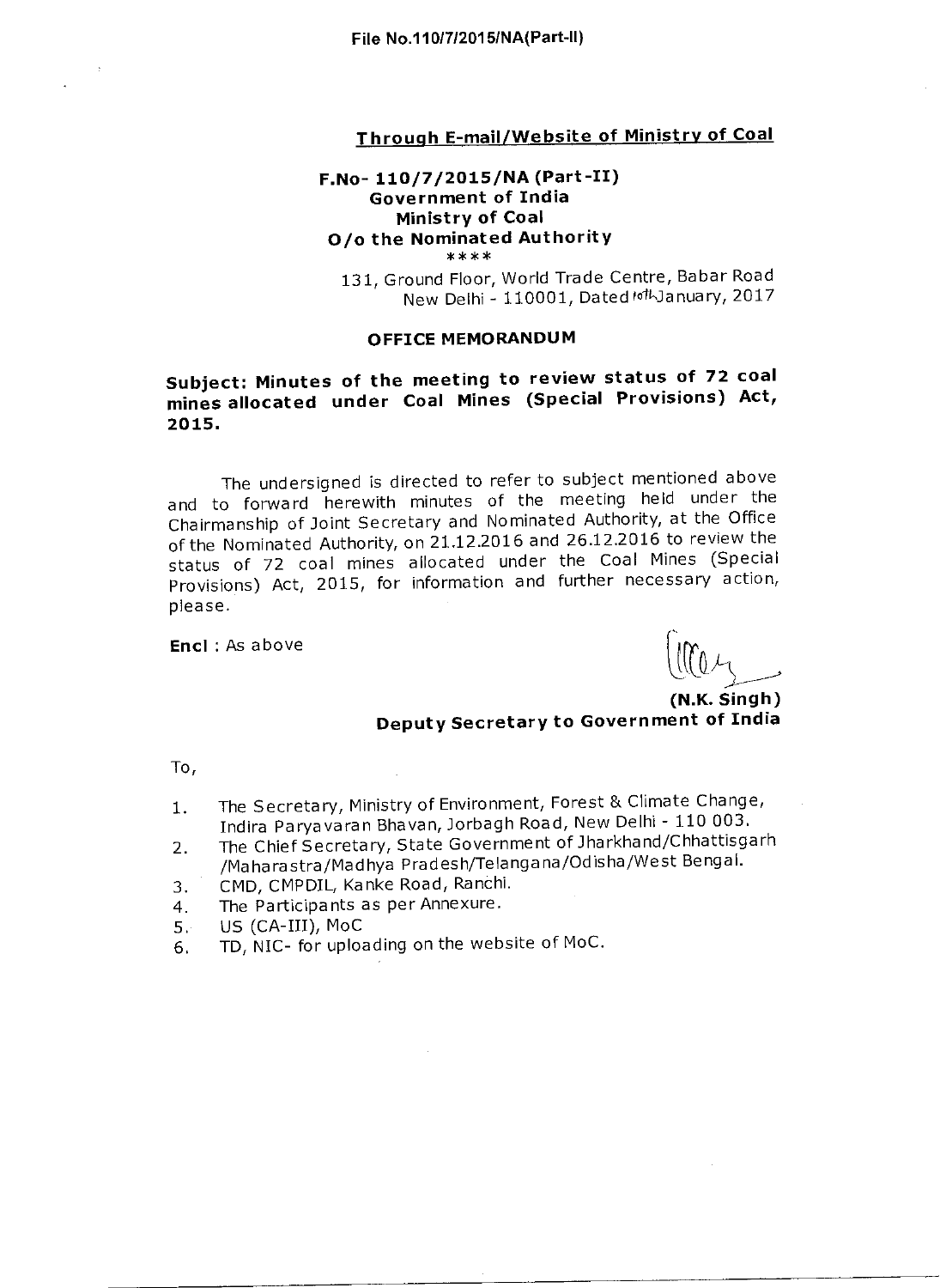### **Summary record of the meeting held on 21/12/2016 & 26/12/2016 by Nominated Authority to review progress of coal mines allocated through auction / allotment**

The Nominated Authority chaired the meeting and welcomed the participants. The list of participants are at Annexure A & B.

#### **CHHATTISGARH**

#### **1. Chotia Bharat Aluminium Company Limited**

(Schedule II)

The Successful Bidder stated that the mine consists of two parts, Chotia I & II. Both parts consist of both opencast and underground areas. However, the prior Allottee did not create any mining infrastructure in the underground parts and only mined the opencast portion of Chotia I, which is now exhausted. Thus, mining presently is only possible in the opencast portion of Chotia II. The Successful Bidder has revised the Mine Plan accordingly and applied for EC.

**Action :** MoEF

# (Schedule II)

#### **2. Gare Palma IV/4 Hindalco Industries Limited**

The Successful bidder has sought flexibility in production capacity from the underground and opencast portion of the mine keeping the overall limit of 1 million tonnes per annum mandated in the EC. The office of the Nominated Authority has recently recommended the same to Ministry of Environment and Forests.

The Successful Bidder informed that they need permission for depillaring of the underground part. The Successful Bidder was advised to write to DGMS with a copy to Ministry of Coal.

The Successful Bidder also submitted that the Government of Chhattisgarh has sought an amount of Rs. 3 crores as transfer fee for land. The NA informed the Successful Bidder that a clarification has already been issued to the States in this matter which is available on the website.

**Action:** 1. MoEF

2. Successful Bidder

3. Government of Chhattisgarh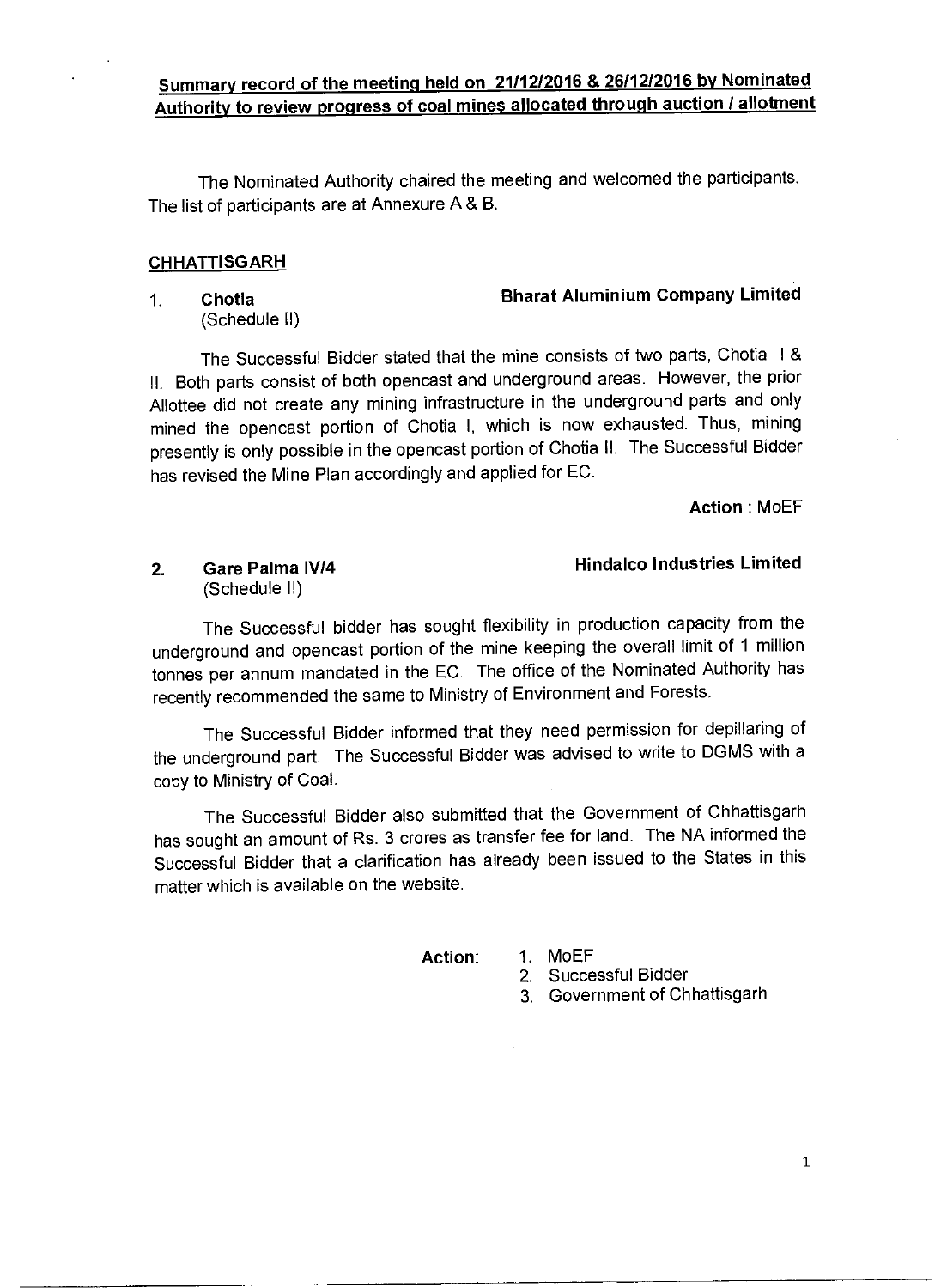(Schedule II )

The Successful Bidder has represented that after amendment of coordinates as per WGS-84 System the coal reserves of Gare Palma IV/5 has got reduced to 26.5 million tonnes. The Successful Bidder therefore requested for allotment of additional area containing 26 million tonnes of coal or reducing the final bid price.

It has further represented that in case of Gare Palma IV/4 coal mine, a sizeable portion of lease area goes beyond the coordinates readjusted under WGS 84 system. Successful Bidder requested that as the mine Gare Palma IV/5 and IV/4 are allotted to the same company and having a common lease boundary, the portion of lease boundary marked as "PQRSTUVWXYZ" in the map as submitted be accepted as common boundary between these two mines.

These issues need to be examined in consultation with CMPDI.

**Action:** 1. NA 2. CMPDIL

#### **4. Gare Palma IV/7 Monnet Ispat & Energy Limited**

(Schedule II )

The Government of Chhattisgarh has been asked to confirm presence of forest land which has been added to the mine area after changes in coordinates as per WGS 84 system. Director (Mines), Chhattisgarh has informed that the said report has been forwarded to the State Government for onward transmission to the Ministry of Coal. Further action shall be taken on receipt of the report.

Action: Government of Chhattisgarh

**5.** Gare Palma IV/8 *Ambuja Cements Limited* (Schedule III)

The R&R Plan has not been finalised as yet. In the review meeting held in January, 2016 also the State Government of Chhattisgarh was advised to resolve the issue of adoption of earlier approved R&R Plan or the need for fresh R&R Plan. It seems the same has not been done as yet.

The Successful Bidder also informed that the multiplication factor for valuation of land has not been finalised as yet. This also needs to be expedited. It was also informed that the State Government has transferred 34 hectares of Government land and the Successful Bidder has mutated 12 hectares of land in its favour.

It was decided that these matters shall be brought to the notice of Chief Secretary of Chhattisgarh for early resolution.

**Action:** Government of Chhattisgarh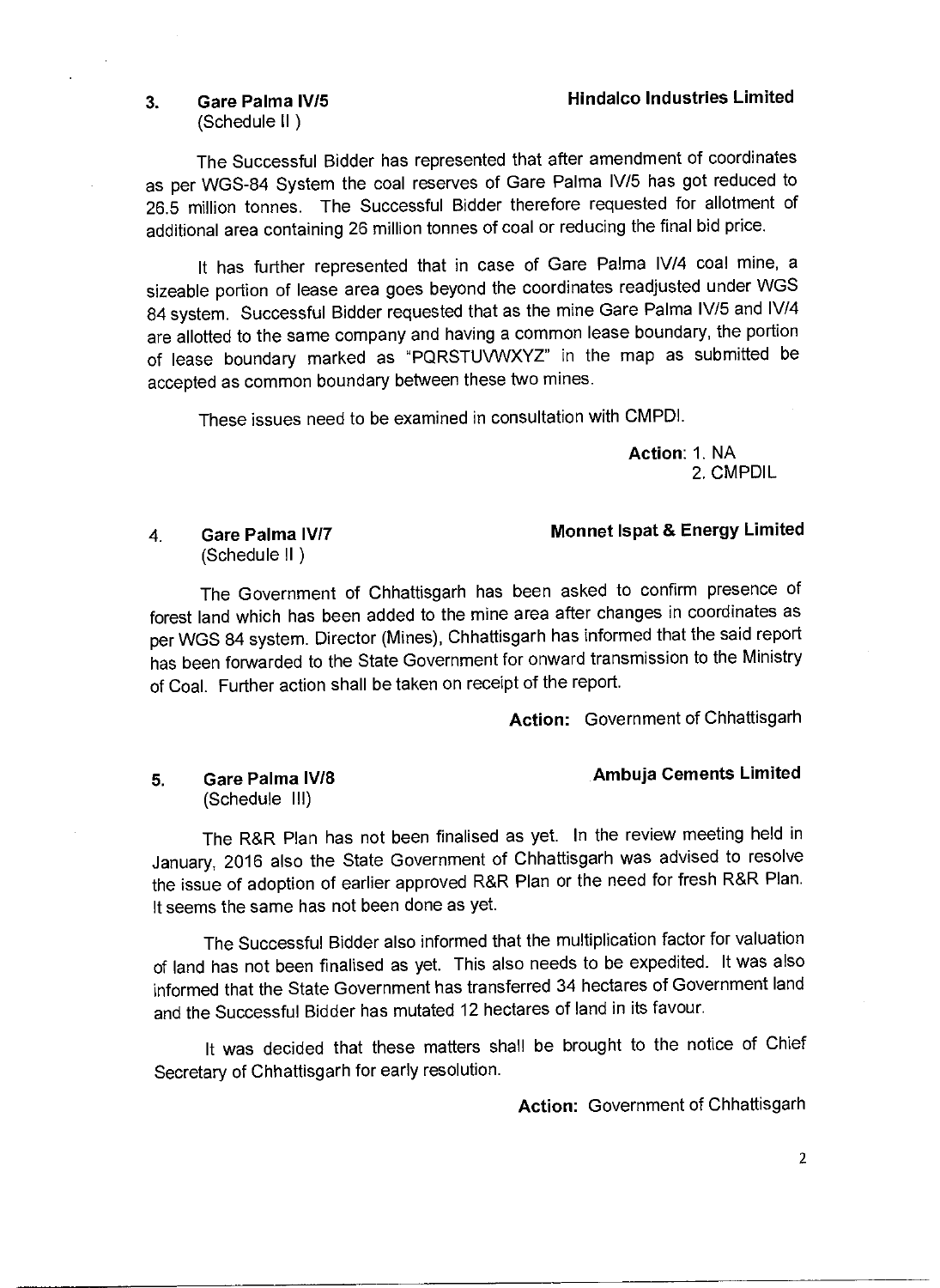# (Schedule III)

#### **6. Gare Palma Sector — I Gujarat State Electricity Corporation**

The Successful Allottee informed that they will soon submit the Mine Plan as the GR has been finalised. The Successful Allottee further submitted that they shall now proceed with purchasing the land. An advice from Nominated Authority to the State Government prohibiting transfer of land in the area would be useful.

The matter of usage of a road was discussed by the Successful Allottee with officials of M/s Maharashtra State Power Generation Co. Ltd. in the meeting and it has been established that it is a public road and they are free to use it and no permission is needed.

There is no further need for re-demarcation of the boundary.

Action: Successful Bidder NA

### **7. Gare Palma Sector — II Maharashtra State Power Generation Co. Ltd.**  (Schedule III)

The Ministry of Coal has recently received the application for grant of prior approval for the grant of Mining Lease. However, the coordinates mentioned in the application are at variance with the coordinates notified at the time of allotment. It seems that in the interim CMPDIL has issued revised coordinates, however, a copy of the same is not available in the office of NA. A clarification from CMPDIL shall be needed for resolving these issues.

The Allottee is in the process of acquisition of land for which Gram Sabha meetings have been completed on 7 of the 14 villages.

Action: CMPDIL

#### **8. Gare Palma Sector III Chhatisgarh State Power Generation Co. Ltd.**  (Schedule III)

The Successful Allottee informed that mining lease has been granted recently by the State Government.

It was noted that the Successful Allottee had applied for transfer of EC on 23rd September, 2015. The same has not been transferred as yet. The Allottee was advised to take up the matter with MoEF as the delay is unusual.

Action MoEF

**9. Gidhmuri & Paturia Chhattisgarh State Power Generation Co. Ltd.**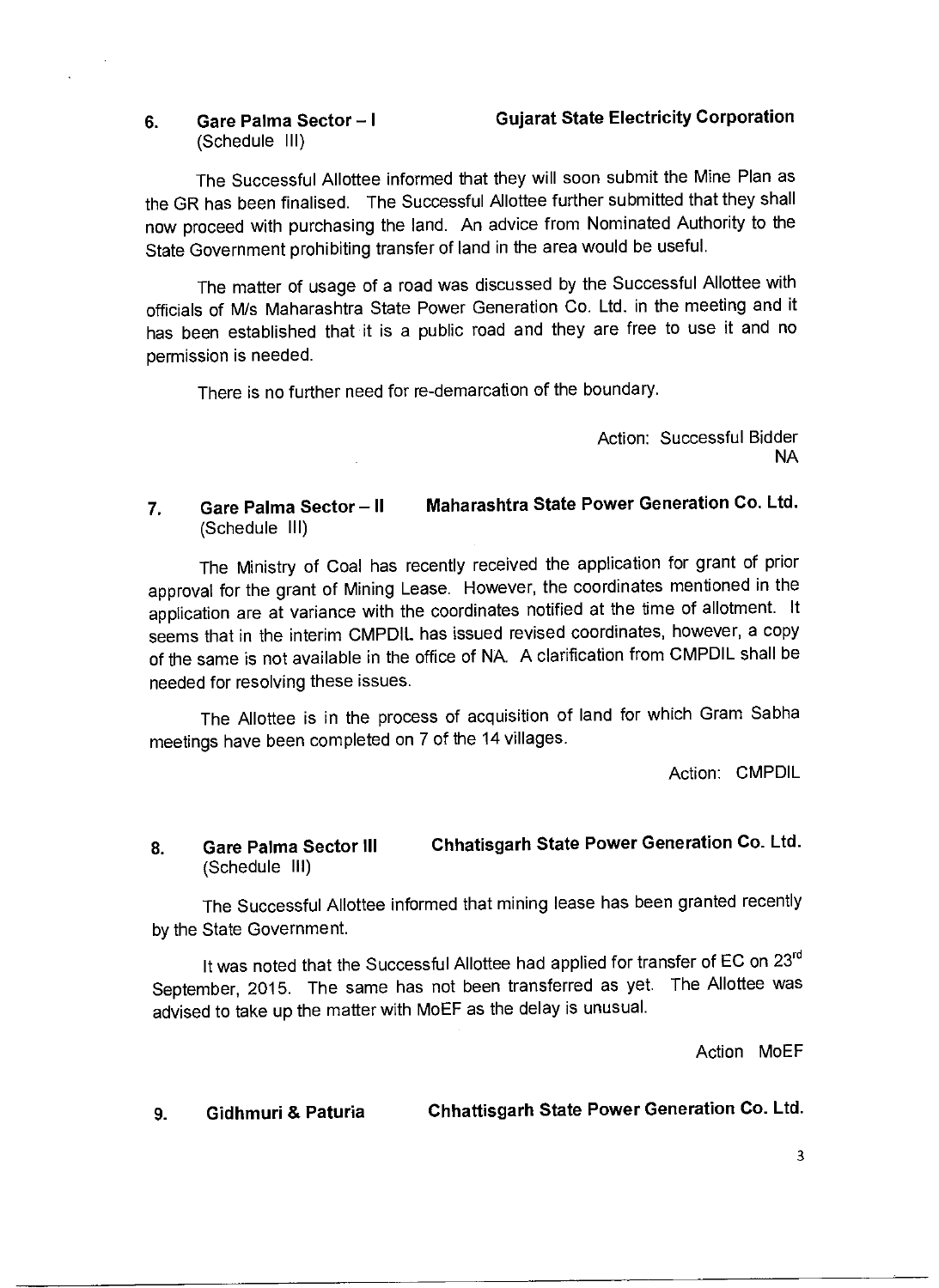(Schedule III )

The Successful Allottee is facing resistance from the villagers during the process of survey of land. The Allottee was advised to seek the help of State Government in the matter.

Action: Government of Chhattisgarh

#### **10. Parsa**  (Schedule III) **Rajasthan Rajya Vidyut Utpadan Nigam Ltd.**

The Successful Allottee has applied for obtaining FC stage **I.** The requisite report from the State Forest Department is awaited for grant of FC stage I. The application for transfer of ToR for EC has been submitted on 2<sup>nd</sup> February, 2016 subsequent to which they were advised by MoEF to submit a fresh application which too has been submitted in September, 2016. However, the same has not been issued as the relevant Committee has not been constituted by MoEF.

The Successful Allottee informed that the CMPDIL has revised the coordinates of the mine. However, the relevant letter has not been received in the NA Office for necessary action to be taken in the matter.

> Action: MoEF **CMPDIL**

### **11. Parsa East, Kanta Basan Rajasthan Rajya Vidyut Utpadan Nigam Ltd.**  (Schedule II )

The mine is in operation.

**12. Talaipalli NTPC Limited**  (Schedule III )

The mine is ahead of schedule

The Successful Allottee informed that while approving the Mine Plan, Ministry of Coal has advised that a 'V' shaped area should be smoothened out for optimum utilisation of the resources. It was decided to seek CMPDI comments in the matter.

Action: CMPDIL

#### **JHARKHAND**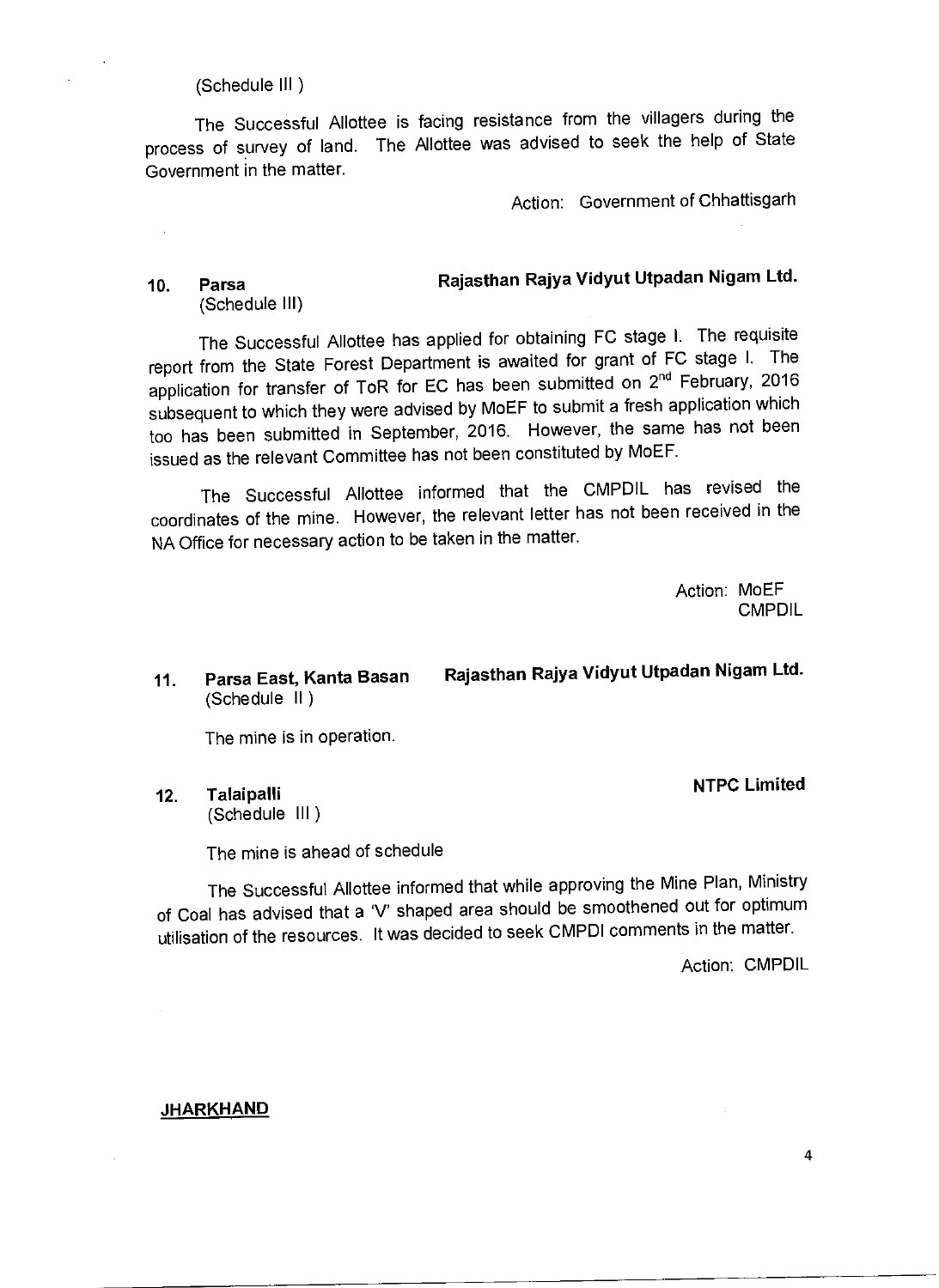(Schedule III)

The Successful Allottee has received the FC Stage **I** and the EC.

While in the process of compliance with FC Stage II conditions they have been asked by the State Government to deposit money for compensatory afforestation land vested in them. However, the Successful Allottee submits that such an amount has already been deposited by the prior Allottee to the State Forest Department. They should not be required to do so. The State Government is insisting on compensating the prior Allottee on receipt of funds from the Successful Allottee. As the N.A. is obliged to compensate the prior Allottee for land vested in the Government and thereafter vest the land to the Successful Allottee, the State Government has no locus standi in the matter.

The N.A requested the Successful Allottee to bring this to its notice through a written communication so that further necessary action could be taken.

The Successful Allottee raised issues regarding names of villages included in the allotment letter. This would need to be examined in consultation with CMPDI. The Successful Allottee informed that MDO appointment is expected to be completed by Feb.2017. It is proposed to assign the task of purchase of land to the MDO.

> Action: Successful Bidder **CMPDIL**

# (Schedule III)

### **14. Banhardih Jharkhand Urja Utpadan Nigam Limited**

The issue of finalization of GR is pending for resolution of issue with CIMFR. This issue was also raised in the last review meeting held in July. The NA expressed deep disappointment at the lack of progress in the matter.

There has also been no progress in any other efficiency parameter. The proposal of a joint venture with NTPC has also not seen any head-way.

> Action: Successful Bidder Government of Jharkhand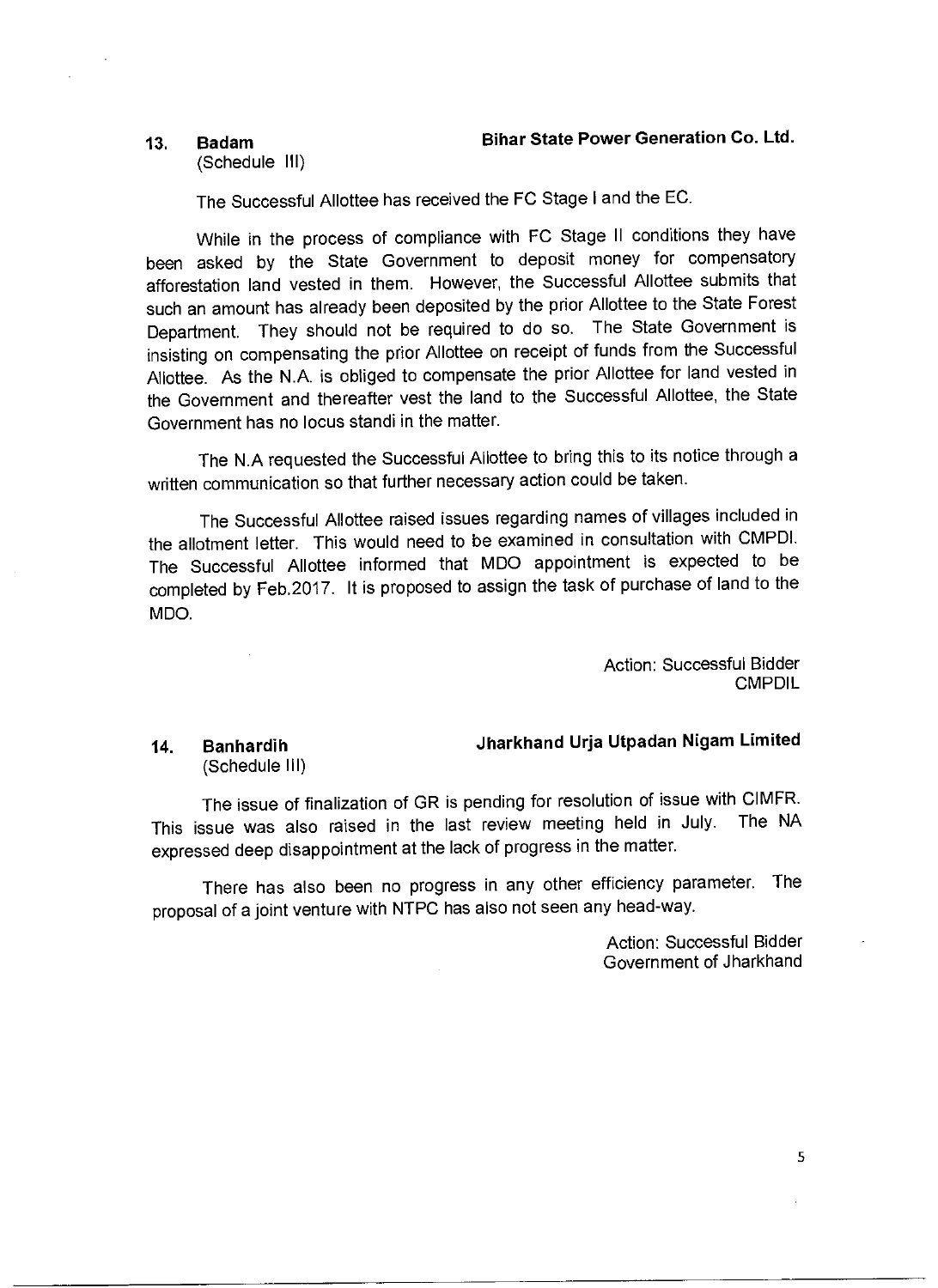## **15. Chatti Bariatu & Chhatti NTPC Limited Bariatu South**

(Schedule Ill)

The mine is ahead of schedule. The validation of the FC Stage-II has been sought from MoEF and the validation of NOC has been sought from Central Ground Water Board.

The Successful Allottee brought to notice that the State Government is seeking rent apart from the capital value for grant of lease.

## **16. Kerandari NTPC Limited**

(Schedule Ill )

The mine is ahead of schedule. It is expected that FC Stage-II shall be obtained by March 2017.

### **17. Pachhwara Central Punjab State Power Corp. Ltd.**  (Schedule II)

Government on 27th February 2016, the State Government has not yet forwarded the While the application for grant of Mining Lease was submitted to the State same for seeking prior approval of the Ministry of Coal.

The Successful Allottee has also submitted Mine Closure Plan recently to the Ministry. The Successful Allottee also sought amendment to the allotment order to incorporate changes in the forest area.

The issue of appointment of MDO remains sub-judice at Punjab and Haryana High Court. The next date of hearing is on 19<sup>th</sup> January, 2017.

> Action: Government of Jharkhand NA

### **18. Pachwara North West Bengal Power Development Corp. Ltd.**  (Schedule II)

finalized and shall be submitted by the  $10<sup>th</sup>$  of January, 2017 to the Ministry of Coal for its approval. This will enable the Successful Allottee to obtain FC-I and EC from MoEF. The Successful Allottee brought to notice that they are unable to obtain ground water clearance from the relevant state government authority in the absence of posting of the officer concerned. The issue of finalization of boundary coordinates is pending for want of the requisite report from CMPDIL. This could lead to change A revised Mining Plan incorporating only the non-forest areas has been in the names of villages in the mine area.

Action: Successful Bidder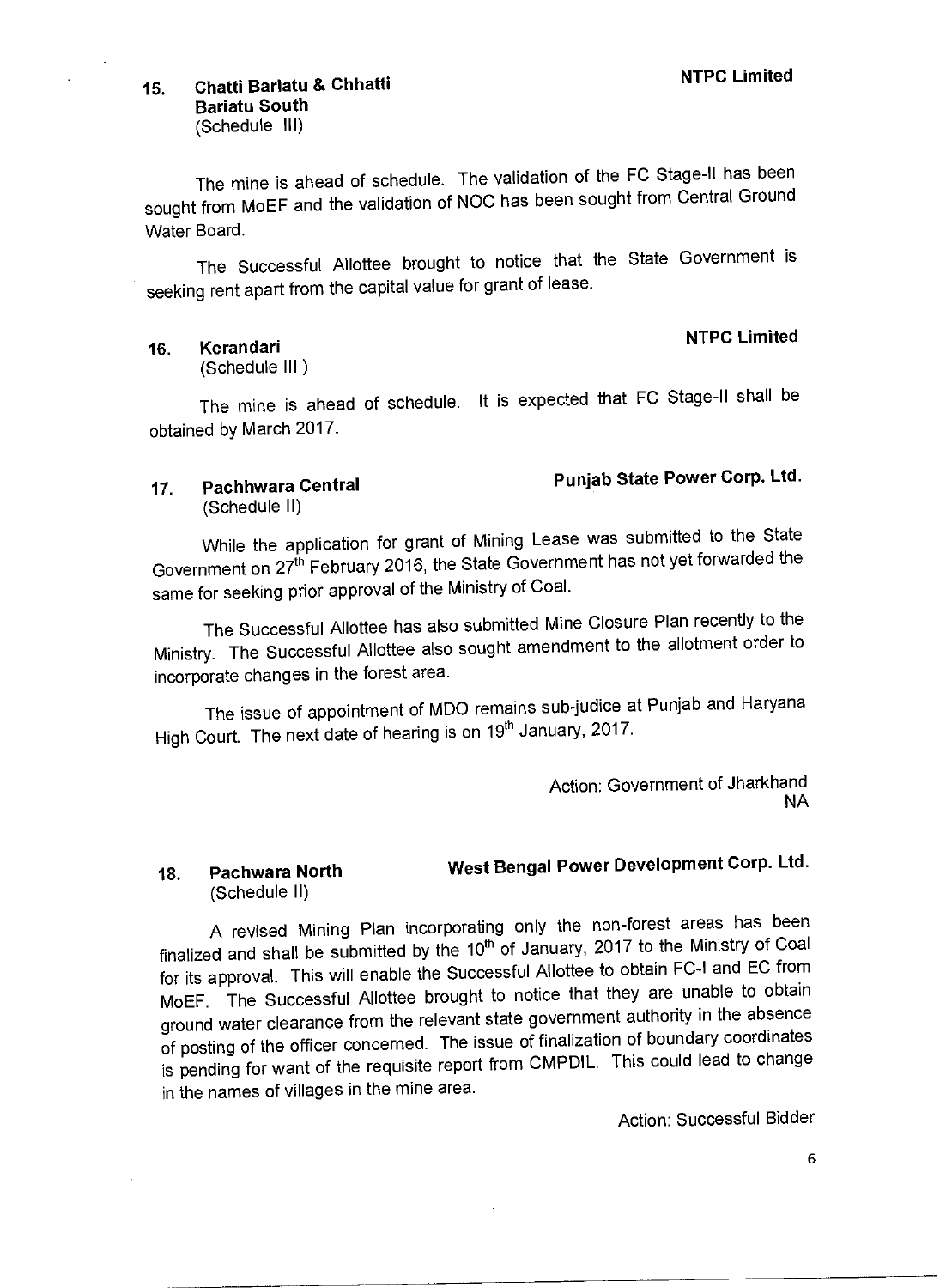### **19. Parbatpur Central Steel Authority of India Limited**  (Schedule II)

The mine has no forest land. The Successful Allottee has recently received EC. Application for grant of Mining Lease was made in March, 2016. The State Government has not forwarded the application seeking prior approval of the Central Government till date.

The Successful Allottee has now written for acquiring the washery present on the mine. The Successful Allottee had earlier indicated its unwillingness to acquire the said washery which is not part of mining infrastructure. The N.A. advised the Successful Allottee to negotiate with the prior Allottee as the same was not within the scope of CM (SP) Act.

## **20. Rajbar E&D**

#### **Tenughat Vidyut Nigam Ltd.**

(Schedule III)

A corrigendum has been issued modifying the allotment order on receipt of report from CMPDIL. This shall enable the Successful Allottee to obtain the requisite clearances.

Action: Successful Bidder

**UP Rajya Vidyut Utpadan Nigam Ltd.** 

#### **21. Saharpur Jamarpani**  (Schedule III)

The State Government had been advised by the Nominated Authority not to insist on a fresh application for grant of PL. However, on the State Governments' direction the Successful Allottee will submit within this calendar year an application for grant of PL to the State Government.

Action: Successful Bidder

### **Steel Authority of India Limited**

**22. Sitanala**  (Schedule **III )** 

There is no forest land in the mine area. EC has been granted in November, 2016. The application for prior approval of the Central Government was earlier received in the Ministry but as it was not accompanied by form 'K' it was returned for remedial action in October 2016. However, he same has not been received as yet.

Action: Government of Jharkhand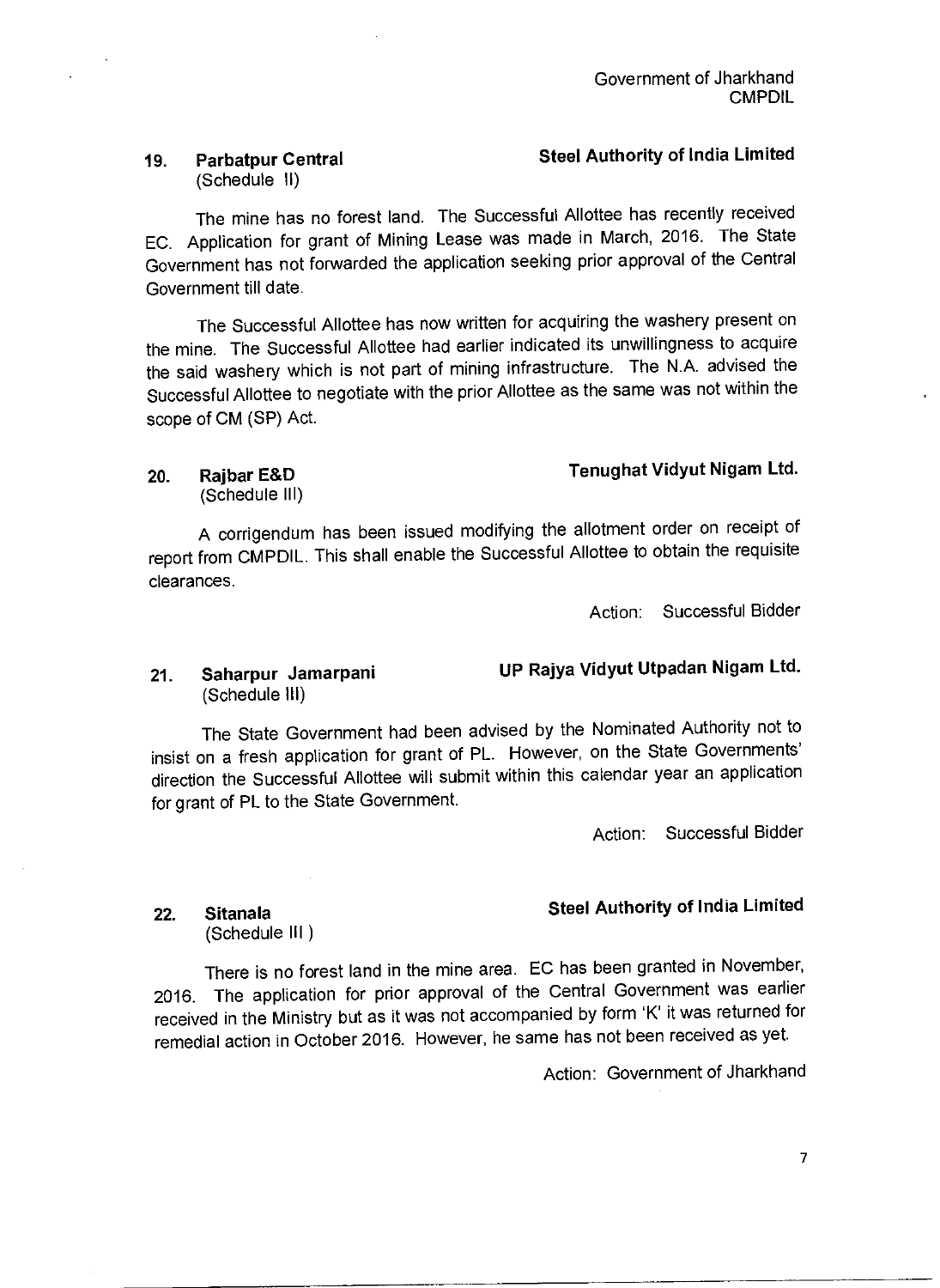### **23. Kathautia Hindalco Industries Limited**

(Schedule II )

The Successful Allottee informed that 276 acres of land out of the 403 acres of private land has been mutated by the State Government to the company. The Government land transferred by vesting is also to be mutated. The Successful Allottee sought assistance of the Nominated Authority for transfer of the 127 acres of balance land. The Successful Allottee informed that the biggest impediment for operationalization of the mine is the litigation concerning 1217 acres of land. They are trying to resolve the matter by entering into agreements with land holders so that an amicable settlement could be reached and the cases withdrawn.

## **24. Brinda & Sasai Usha Martin Limited**

(Schedule Ill)

The issue of grant of EC for land for which FC stage **I** is available and the non-forest land is under consideration of MoEF. The company is in the process of complying with FC stage **I** conditions and they have also identified 179 acres for compensatory afforestation. However, NoC from the DFO is awaited for this piece of land.

**Action:** Government of Jharkhand

### **25. Dumri Hindalco Industries Limited**

(Schedule Ill)

EC has been recently been granted.

The compliance of FC stage I conditions is under progress. An area of 92 acres has been identified for compensatory afforestation. For the balance 212 acres required for Compensatory Afforestation, the company has written to the Government of Jharkhand to make available the requisite land from the land bank.

**Action:** Government of Jharkhand

(Schedule Ill)

### **26. Ganeshpur GMR Chhattisgarh Energy Limited**

The Successful Allottee informed that verification of CA land is in progress and survey of land is being conducted.

**Action:** Government of Jharkhand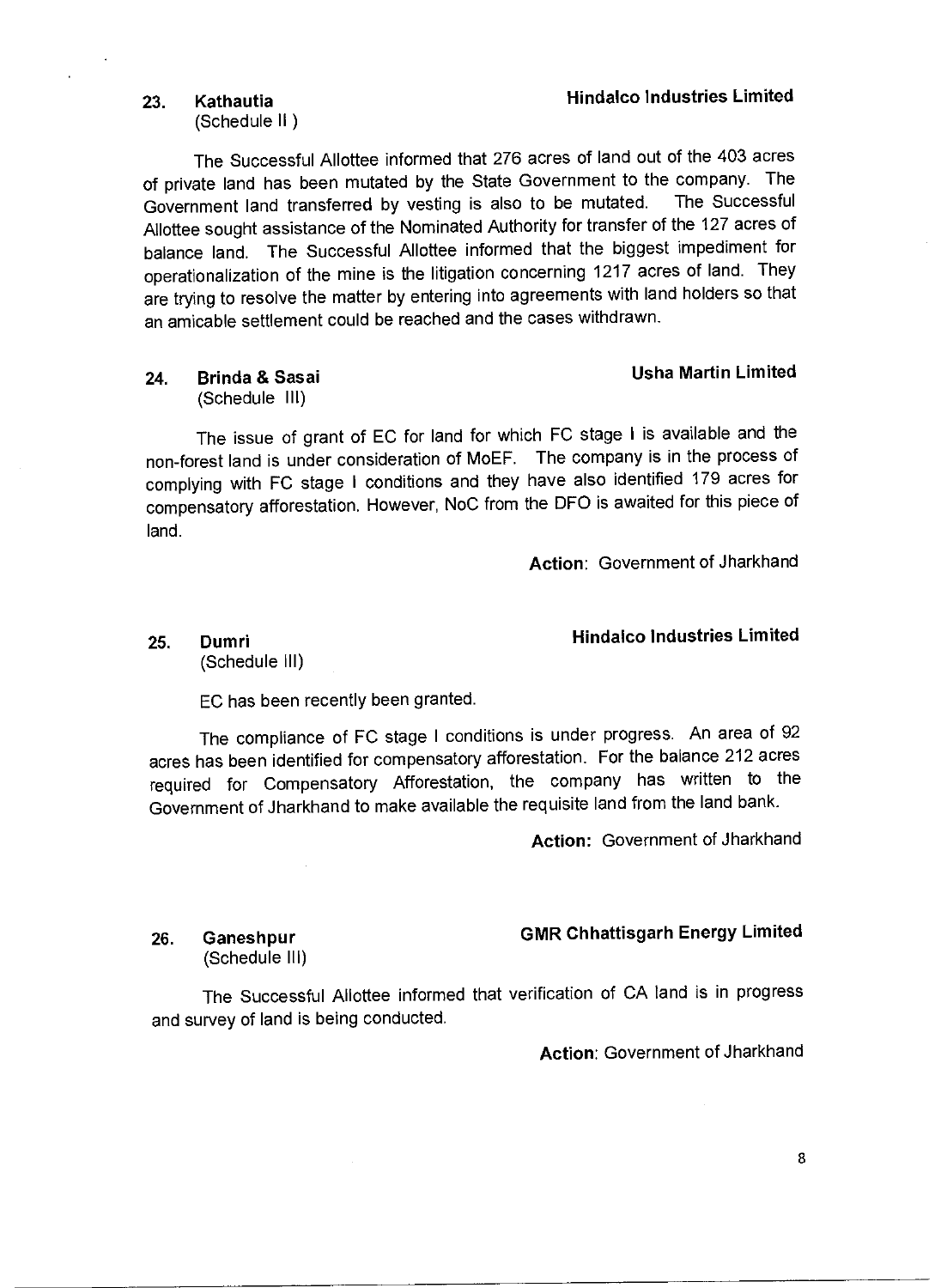### 27. Lohari **Aranya Mines Private Limited Aranya Mines Private Limited**

(Schedule III)

Revisional land survey is being conducted by the State Government. It was noted that the State Government has not forwarded the application for grant of prior approval for the mine (Form-K) despite repeated reminders. The issue of the exact area also remains un-resolved. While the vesting order mentioned an area of 405 hectares, the earlier prior approval granted to the prior Allottee was for 335 hectares.

**Action:** Government of Jharkhand

#### **28. Meral Trimula Industries Limited**

(Schedule III)

Revisional survey of the land is being conducted. It was informed that area in 7 of the 9 villages has been surveyed. The State Government is unable to grant mining lease till the survey is completed. The Successful Allottee has informed that the State Government is in the process of constructing a bridge in the mine area which shall make 3 million tonnes of coal un-extractable. The Successful Allottee informed that he has represented to the State Government that they are willing to construct the same bridge as it is already provided for in their Mine Plan at their own cost at a suitable location. However, no decision in the matter has ben arrived at by the State Government.

**Action:** Government of Jharkhand

### **29. Jitpur Adani Power Limited**

(Schedule III)

The SB has obtained FC Stage-I and EC. Compliances for obtaining FC Stage II clearance has been done. Out of the total private land (Tribal land) of 593 acres 338 acres required for mining has been purchased. The payment of compensation in respect of said land was started during the month of January 2016 but later was put on hold by the State Government due to revision of land rates. New land rates have now been determined. SIA is in progress for rest of 254.27 acres of land required for infrastructure.

**Action:** State Government

**JSW Steel Limited** 

**30. Moitra**  (Schedule III)

The Successful Bidder submitted that 227 acres of CA land vested in the company had been mutated in favour of the State Government. The balance 36 acres, which was further vested through the vesting order has not been muted as the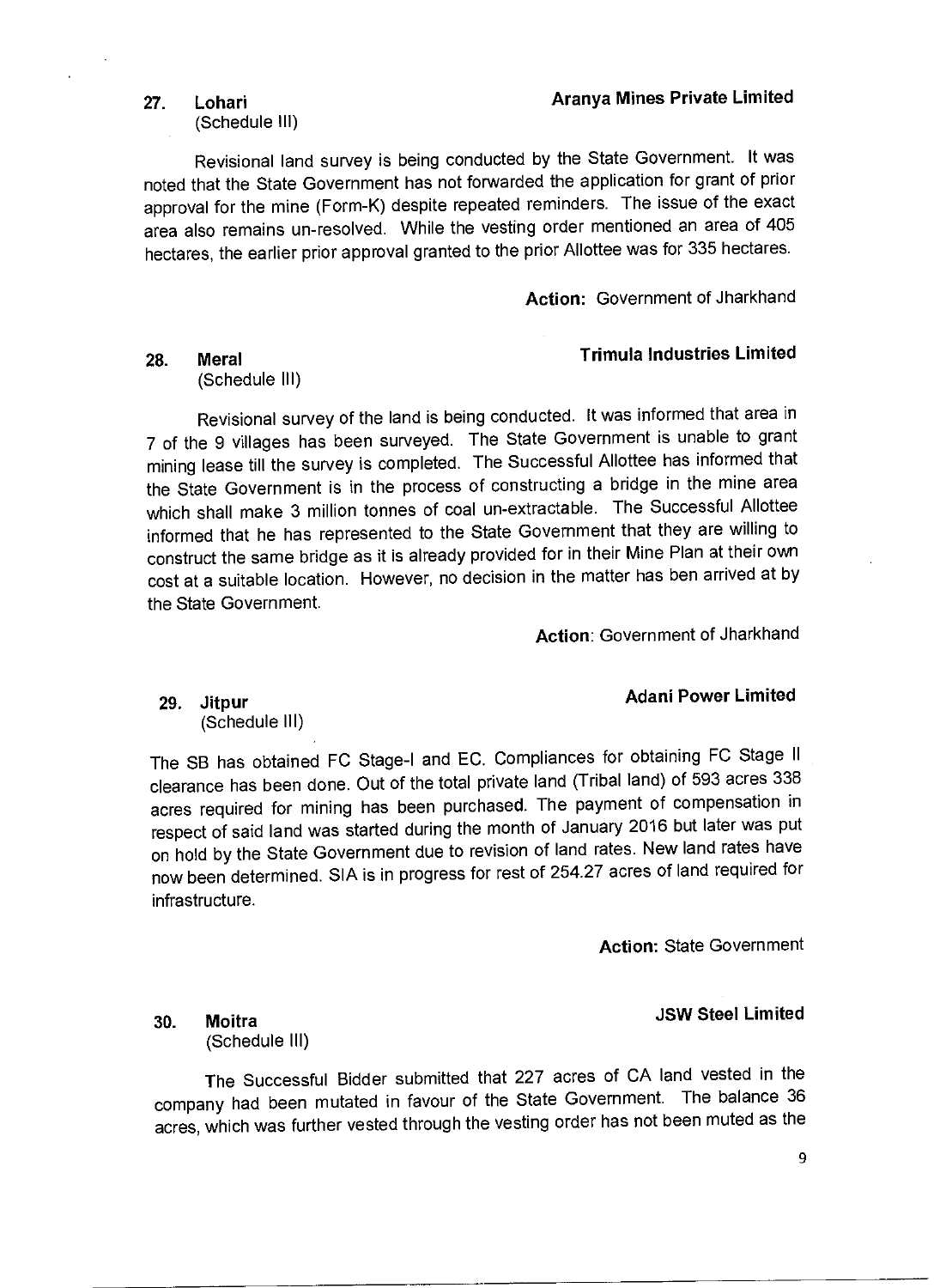State Government is examining its ownership/classification. The company has sought land from the land bank of the State to fulfil the requirement.

**Action:** Government of Jharkhand

#### **31. Tokisud North Essar Power MP Limited**  (Schedule II)

The Mining Lease has recently been executed.

As there are no other impediments the Successful Bidder should operationalise the mine at an early date.

**Action:** Successful Bidder

#### **MADHYA PRADESH**

**32. Amelia North Jaiprakash Power Ventures Limited**  (Schedule II)

The mine is operational. The mater of revision of bank guarantee is under examination by the N.A. office.

**Action:** NA

(Schedule II )

It was noticed that the Collector Shandol has not issued NOC under FRA 2006 for FC stage-II since January, 2016. The N.A. expressed anguish at the delay in issuing of NOC and pointed out the consequent loss of revenue to the State Government. The Successful bidder informed that the State Government has sought differential stamp duty amounting to Rs.18 crores which is at variance with the clarification issued by the N.A. The state government representative was requested to resolve the issue on merits at an early date.

**Action:** Government of M.P.

**34. Mandla North Jaiprakash Associates Limited** 

(Schedule II )

The mine is operational.

The Successful bidder informed that they are in negotiation with another company for selling their assets which may not include the present coal mine. The Successful bidder sought the advice of N.A. on the legal provisions in the matter.

### **33. Bicharpur Ultra Tech Cement Limited**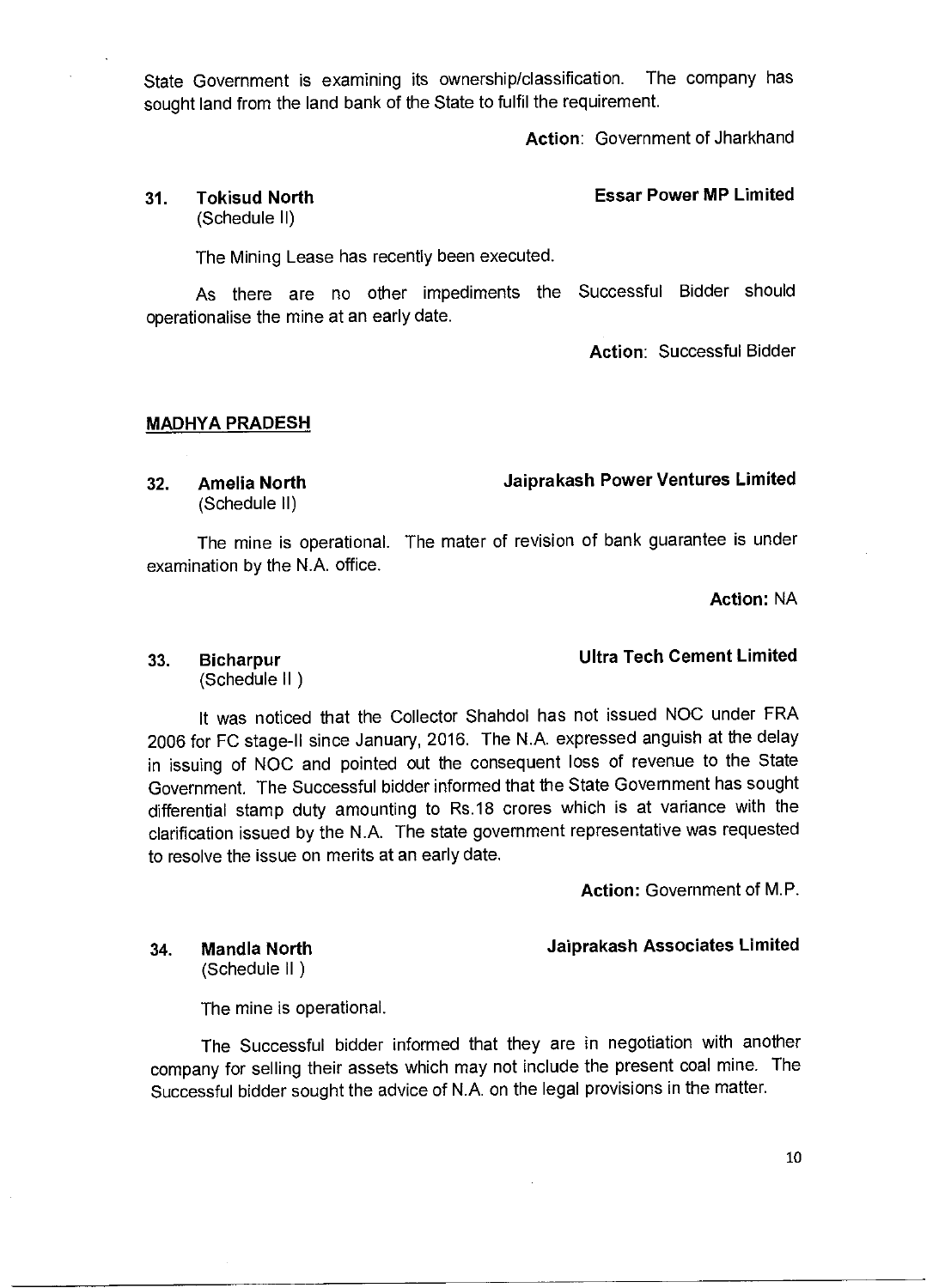## **35. Mandla South Jaypee Cement Corporation Ltd.**

(Schedule III)

The mine is operational.

The Successful bidder informed that they are in negotiation with another company for selling their assets which may not include the present coal mine. The Successful bidder sought the advice of N.A. on the legal provisions in the matter.

### **Action:** NA

#### **36. Sial Ghoghri**  (Schedule II ) **Reliance Cement Company Private Limited**

The mine is operational. The issue of pending electricity dues of the prior Allottee has not been resolved. It was again pointed out to the representative of the State Government that as per the Act these dues are the liability of the prior Allottee only. The representative assured early resolution of the same.

**Action:** Government of M.P.

#### **MAHARASHTRA**

#### **37. Baranj I, Baranj II, Baranj III, Baranj IV, Manora Deep & Kiloni**  (Schedule II)

# **Karnataka Power Corporation Limited**

The Successful Allottee submitted that an R&R agreement has finally been signed with the Government of Maharashtra. It is now expected that all the pending clearances at the state level shall be expedited. The issue of selection of MDO remains subjudice in the Supreme Court.

## **38. Belgaon Sunflag Iron & Steel Company Ltd.**

(Schedule II)

It is an operational mine.

The Successful bidder sought permission for diversion of coal to their own Captive Power Plants. They were informed that no permission is required. However, the same needs to be informed. The Successful bidder informed that due to technical reasons it shall not be possible for the mine to achieve the production as per the Mining Plan. It was decided that the mater shall be examined in consultation with CMPDIL. The Successful bidder also informed that there had been labour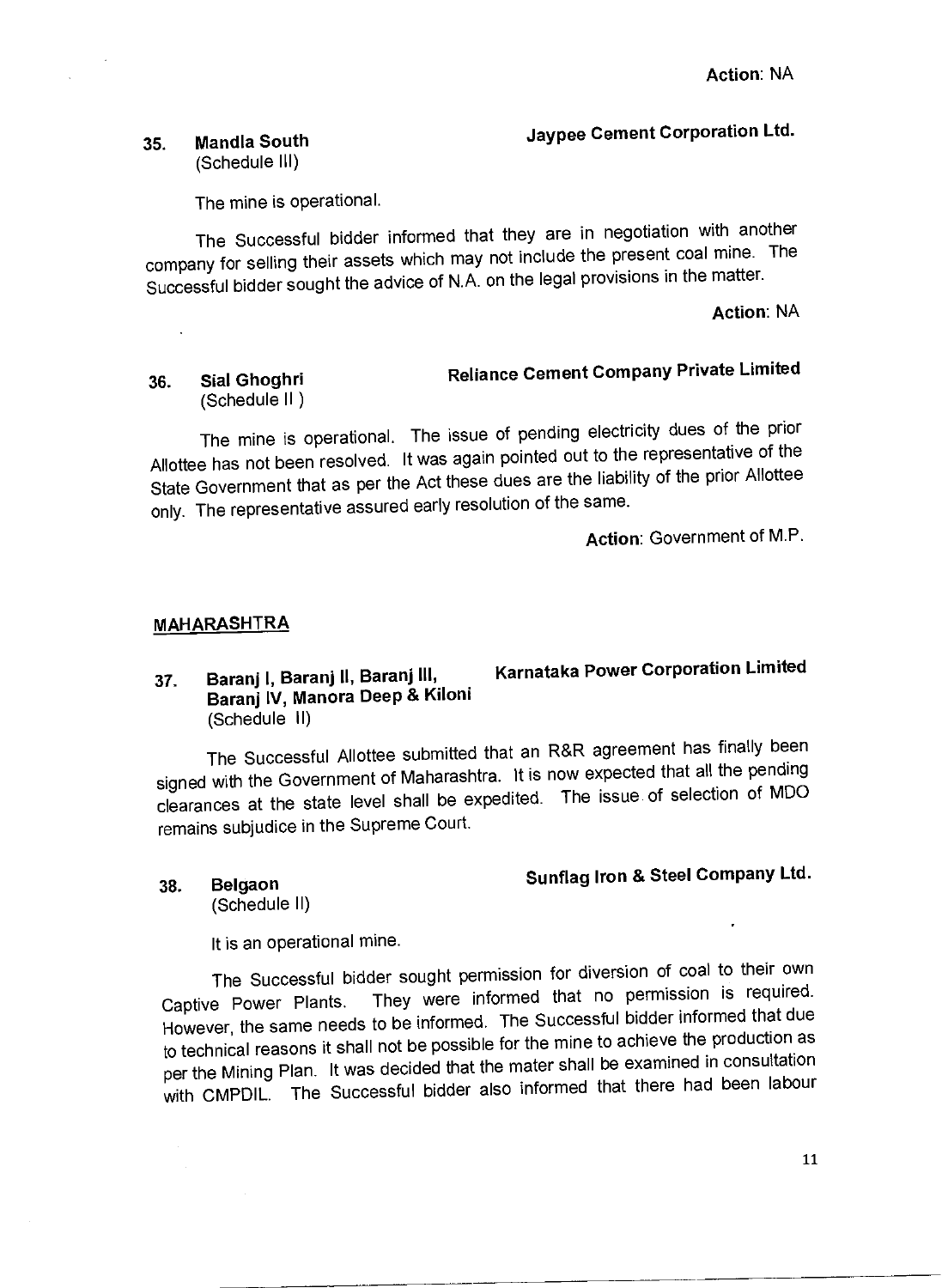unrest for the last two and a half month in the mine which affected production. This also needs to be examined with reference to the provisions of the CMPDA.

**Action:** Successful Bidder

### **39. Majra Jaypee Cement Corporation Limited**  (Schedule III)

The Successful bidder informed that they are negotiating the sale of their assets to another company. This shall be examined as per Rules.

**Action:** NA

### **40. Marki Mangli-Ill B.S. !spat Limited**

(Schedule II)

The Successful bidder informed that they are preparing a fresh mine closure Plan for submission to the Expert Committee constituted by MoEF.

There was a need to modify the coordinates of the mines also. The report from CMPDI has been received and necessary corrigendum shall be issued shortly.

> **Action:** 1.Successful Bidder 2. NA

# (Schedule II)

### **41. Marki Mangli-I Topworth Urja and Metals Ltd.**

Several issues at the state level have been pending for resolution. The consent to operate issued by the State Pollution Control Board was not renewed in time which led to the expiring of the Bank Guarantee. A fresh bank guarantee is now being submitted. The NOC from the Gram Panchayat and the transfer / mutation of specific land parcels is still pending.

**Action:** Government of Maharashtra

#### **Indrajit Power Private Limited**

**42. Nerad Malegaon**  (Schedule III)

The Successful bidder informed that though the GR is available they are preparing a fresh GR for which the initial land survey is being conducted. Thereafter, an exploration of the area shall be carried out. This is being done to revalidate the original GR and to explore the possibility of reducing the pre stripping ratio.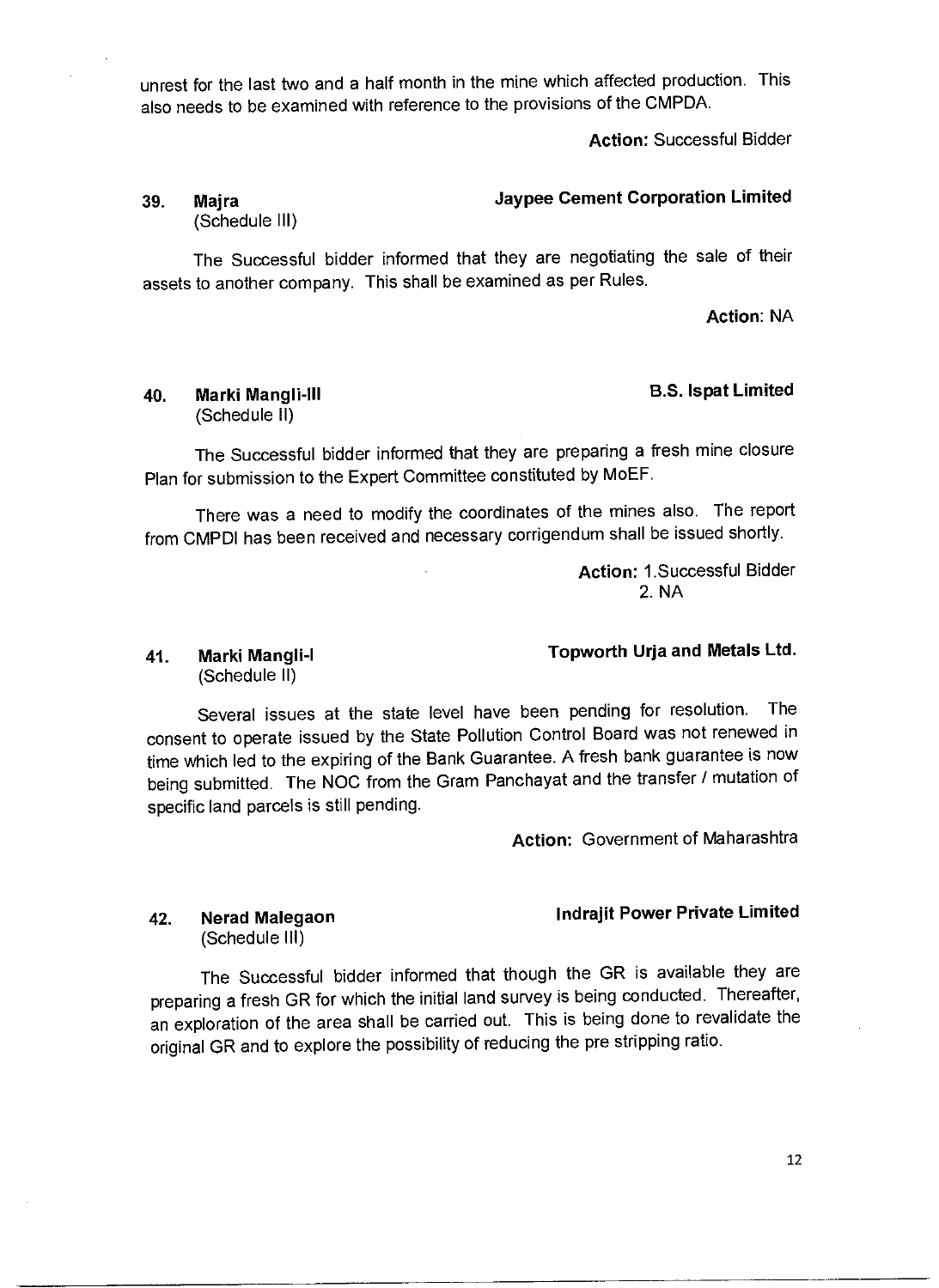The NA expressed its apprehension in the matter and the necessity of the same. The Successful bidder was informed that the efficiency parameters shall need to be strictly adhered to.

**Action:** Successful Bidder

#### **ODISHA**

(Schedule III)

The mine is ahead of schedule. Forest & Environment clearances are available. Land acquisition is in progress. The only significant impediment to early operationalization of the mine is implementation of the R&R Plan which shall be executed by the MDO.

Action: Successful Allottee

**44. Mandakani B NTPC Limited**  (Schedule I)

This mine has been allotted recently.

The Successful Allottee informed that exploration activities have been assigned to CMPDIL which is expected to complete its first phase by June 2018 and the final phase by February, 2020.

Action: CMPDIL

### **45 Manoharpur & Manoharpur Dipside Odisha Coal and Power Limited**  (Schedule III)

Forest and Environment clearances are available. The revised Mining Plan and Mine Closure Plan has been submitted on 26<sup>th</sup> December, 2016. A substantial part of the land acquisition has been made. R&R activities are pending.

While the prior approval for grant of mining lease has been conveyed to the State Government, the same is yet to be issued by the State Government. The Successful Allottee informed about the presence of fire clay in the mine. They were advised to seek permission from the relevant authority for extracting the same.

Exploration of the Dipside is being conducted. A corrigendum to the Allotment Order has been issued specifying the dip side coordinates.

Action: Government of Odisha

13

### **43. Dulanga NTPC Limited**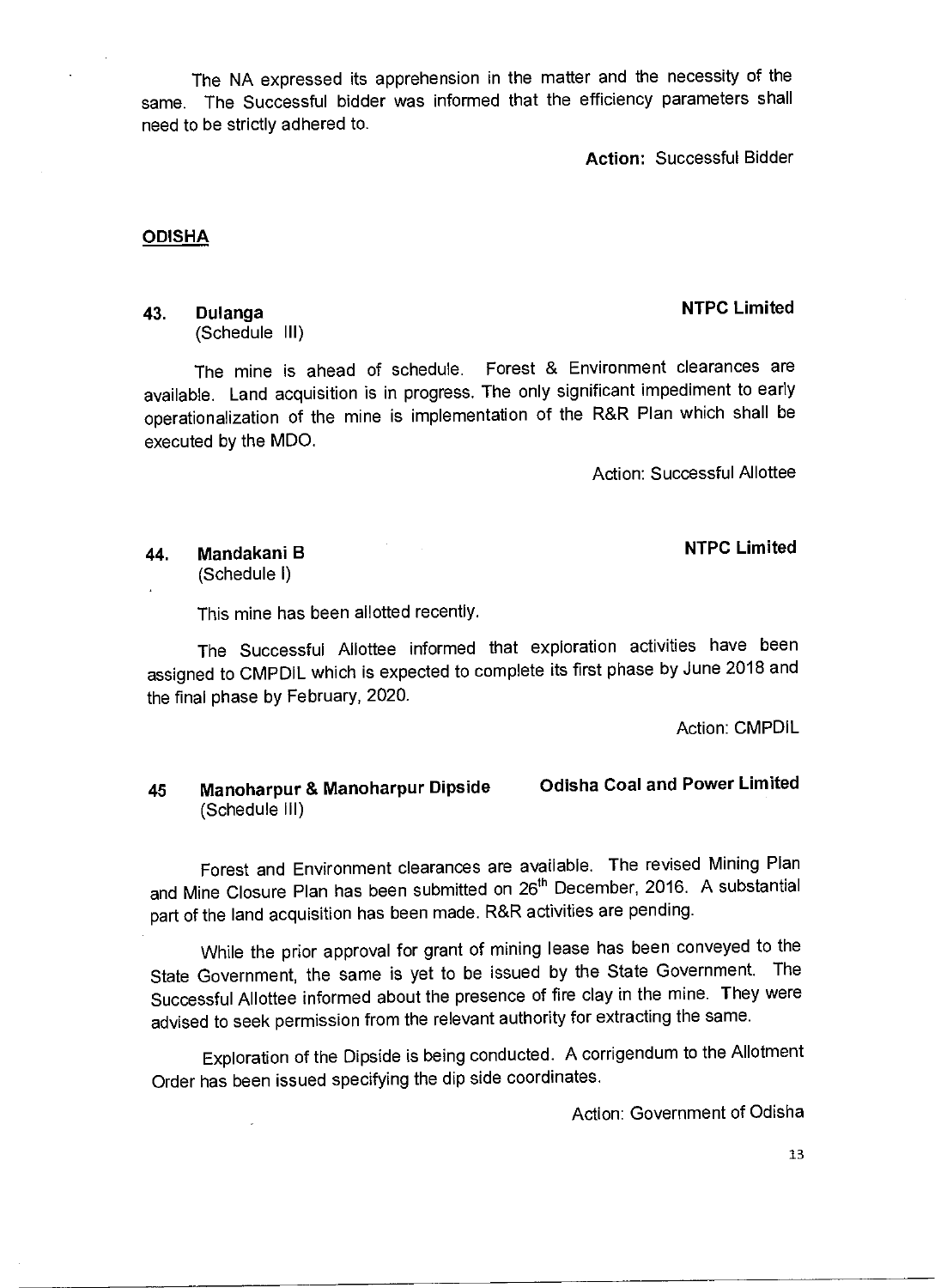#### **46. Naini The Singareni Collieries Co. Limited**

(Schedule Ill)

The Successful Allottee informed that while the 4(1) notification under CBA (A&D) Act for land acquisition has been issued, the company is facing resistance from the local inhabitants to survey the area.

> Action: Government of Odisha Successful Allottee

#### **47. Talabira-I GMR Chhattisgarh Energy Limited**  (Schedule II)

The mine is operational. The Successful bidder informed that a part of the land vested to the bidder through the vesting order may finally not be transferred by the Department of Water Resources, Government of Odisha as the land falls under catchment area of the Hirakund dam. The Successful bidder as consequence shall lose 0.76 million tonnes of coal.

The bidder also informed that they have submitted a Mining Plan reducing the PRC from three million tonnes to two million tonnes due to technical reasons. They were informed that as per the CMPDA, PRC can only be revised upwards.

**48. Utkal D & Utkal E NALCO**  (Schedule Ill)

The Successful Allottee informed that they have decided to operationalize Utkal-D in the first stage for which most of the clearances are available. Permission for the same has also been granted by MoC. Application for grant of EC is pending with MoEF.

> Action: Successful Allottee MoEF

**49. Talabira II & Ill NLC India Limited** 

(Schedule I )

The Successful Allottee informed that notification under 11(1) of the CBA has been issued. Thus, deemed mining lease has been granted. The R&R policy needs to be finalized in consultation with the State Government through a formal meeting which is yet to take place. Government land located in Jharsuguda has been transferred to the company but is yet to be transferred in Sambalpur. The NPV for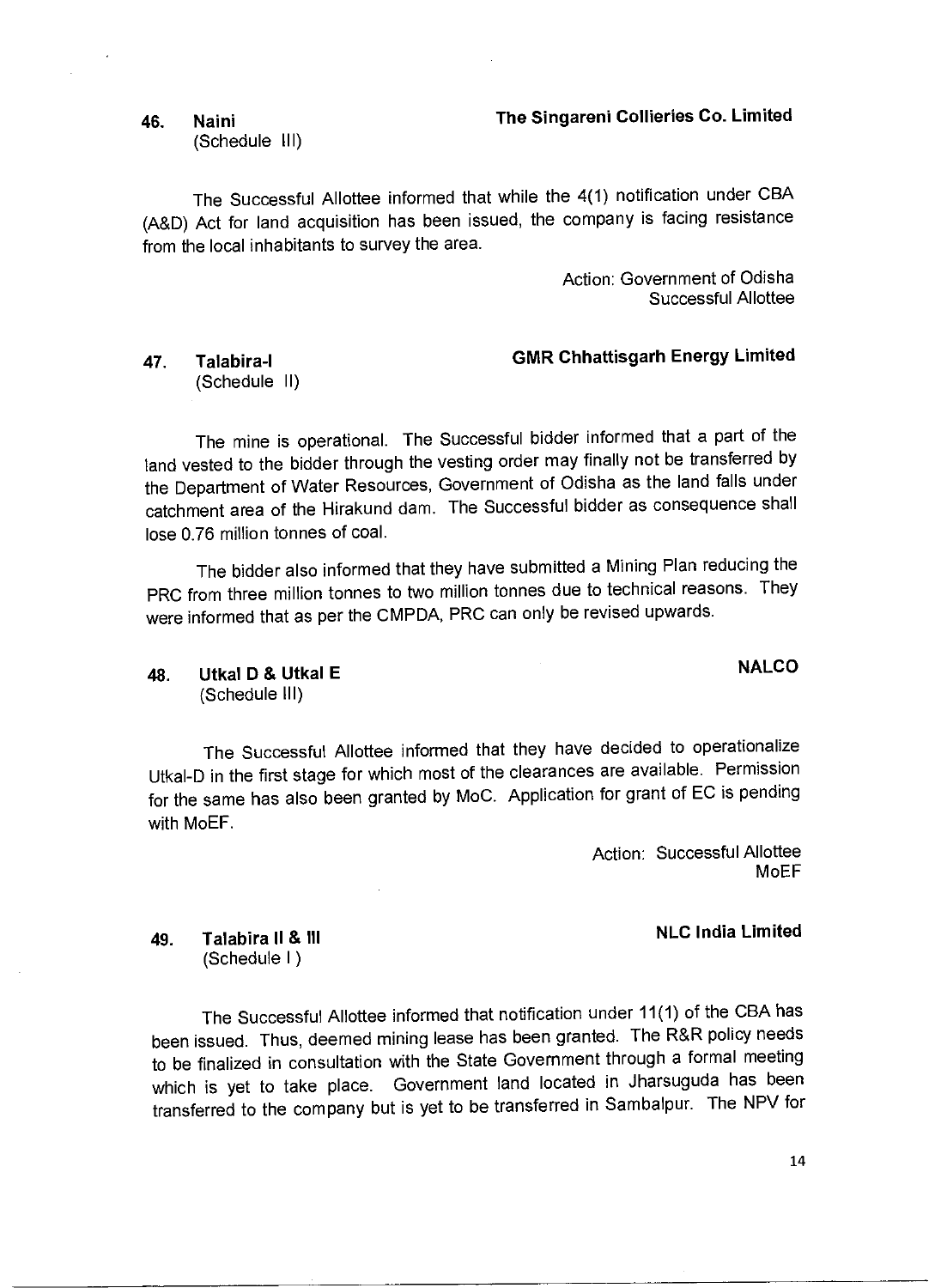the forest land is to be paid to the Forest Department to enable the company to obtain FC-I.

#### **TELANGANA**

**50. Tadicherla-1 Telegana State Power Generation**  (Schedule III ) **Corporation Limited** 

The Successful Allottee informed that they have obtained FC stage-I and EC and are in the process of complying with the requirements for grant of FC-Stage-II.

The Allottee informed that they had applied for grant of mining lease to the State Government in September, 2015 which is yet to be granted and is expected this month. The company has acquired 875 hectares of land in July 2014 itself (by Andhra Pradesh PGCL). The company is in the process of submitting the Mine Closure Plan.

The process for selecting the MDO is underway. The company is hopeful of starting production of coal by July 2017.

**Action:** Successful Allottee

#### **WEST BENGAL**

**51. Ardhgram OCL Iron & Steel Ltd.**  (Schedule II)

Vesting order for the mine was issued in July 2016.

The Successful Allottee has submitted the application for grant of FC Stage-I which is pending with MoEF.

The bidder has also applied for grant of mining lease from the State Government, which is expected to be issued at an early date.

**Action:** MoEF

**52. Sarisatolli CESC Limited**  (Schedule II )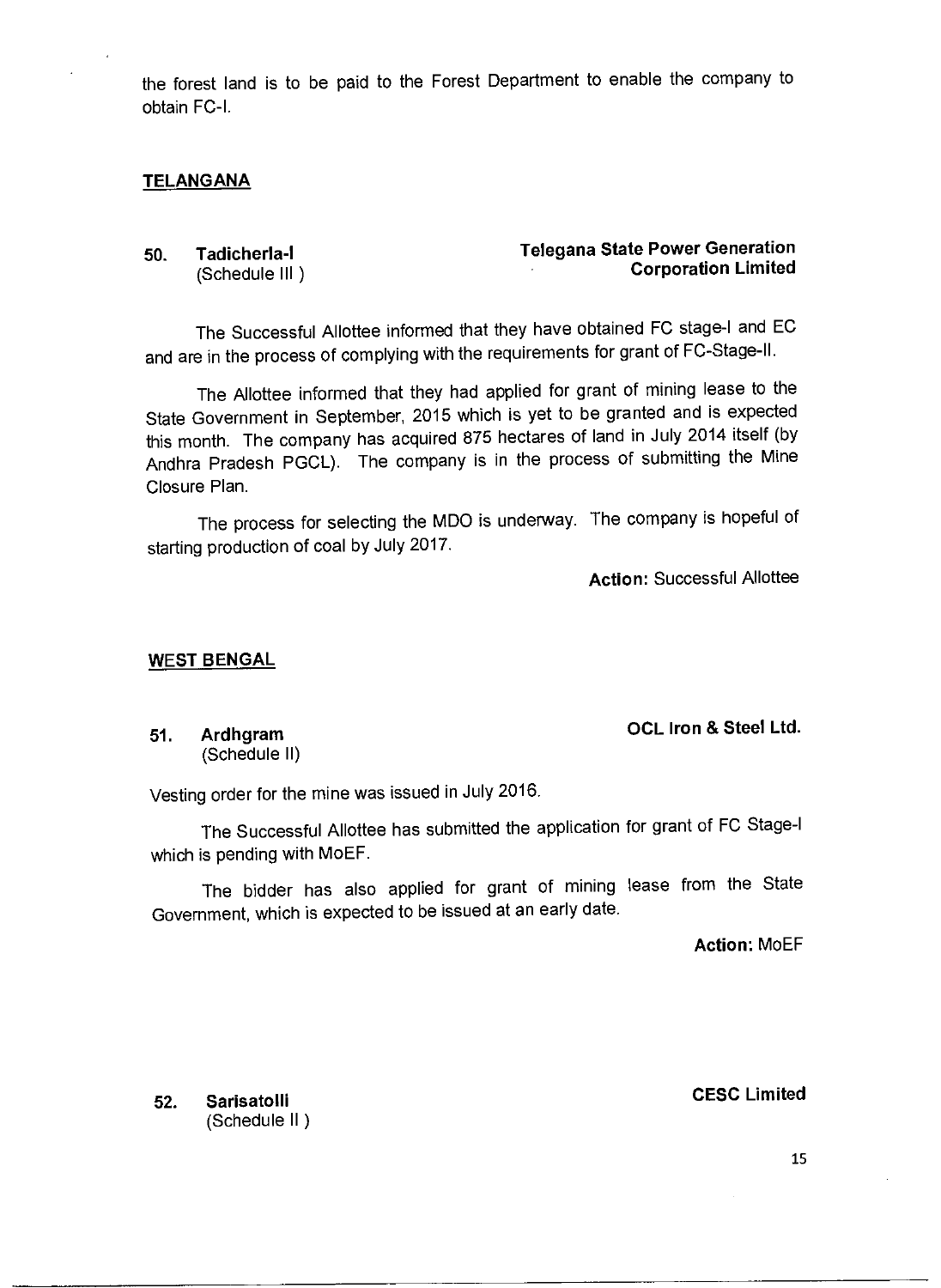The mine is under production. The Successful bidder requested that the issue of disposal of Jhama be resolved at an early date.

**Action: MoC** 

# (Schedule II)

**53. Trans Damodar The Durgapur Projects Limited** 

No substantial progress has been made in operationalization of the mine since the last review meeting. The Successful Bidder informed that they are getting a study conducted by CIMFR to examine the viability of the mine.

**Action:** Successful Bidder

### **54.** Barjora **Mest Bengal Power Development West Bengal Power Development** (Schedule II) **Corporation Ltd.**

Forest & Environment clearances are available. Mining Lease has been granted. Mine Closure Plan is pending for approval from MoC. The Successful Allottee is in the process of finalizing a revised Mining Plan which is expected to be submitted by January, 2017.

> Action: Successful Allottee MoC

**55. Barjora North West Bengal Power Development**  (Schedule II) **Corporation Ltd.** 

A revised Mining Plan is being formulated for obtaining EC for the non-forest areas which is expected to be submitted in January, 2017. Mining Lease has been granted and MDO appointed.

Action: MoEF

#### **56. Gangaramchak & West Bengal Power Development Gangaramchak Bhadulia** Corporation Ltd. (Schedule II)

Forest and Environment clearance has not been obtained. Land for compensatory afforestation has been identified. Suitability report of 230 acres of land has seen obtained from DFO while the report for balance 20 acres is yet to be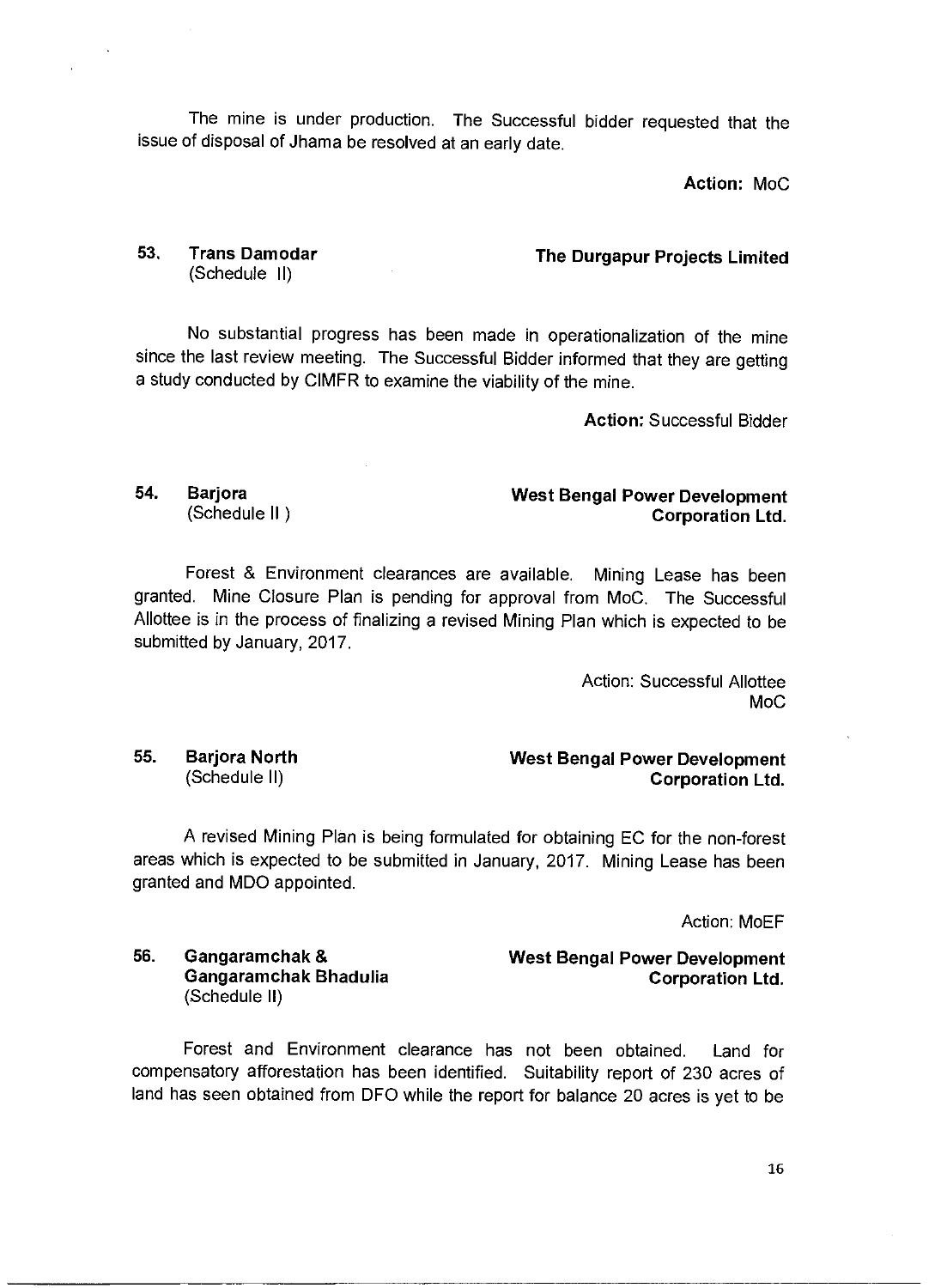received. Once the report is received the Successful Allottee shall apply for obtaining FC Stage-I.

Mining Plan is being finalized. Mine Closure Plan has been submitted to Ministry of Coal last month for approval. MDO has been appointed.

Action: Successful Allottee

#### **57. Kasta East West Bengal Power Development**  (Schedule **III) Corporation Ltd.**

The allotment order for the mining was issued in May, 2016. The Allottee is in the process of conducting a survey. CMPDIL has been requested for boundary coordinates.

> Action: CMPDIL Successful Allottee

### **58. Kharga Joydev Damodar Valley Corporation**

(Schedule II)

The mine has no forest area. EC has been granted. ML has been executed. However, land needs to be purchased/acquired.

The issue of appointment of MDO remains unresolved. The fourth tender for the purpose is expected to be opened shortly.

Action: Successful Allottee

### **59. Tara East & West West Bengal Power Development**  (Schedule II) **Corporation Ltd.**

There is no forest area in the mine. EC has been granted. Mining Lease is available. The Successful Allottee is in the process of submitting a revised Mining Plan and a Mine Closure Plan which is expected in January, 2017.

Action: Successful Allottee

\*\*\*\*\*\*\*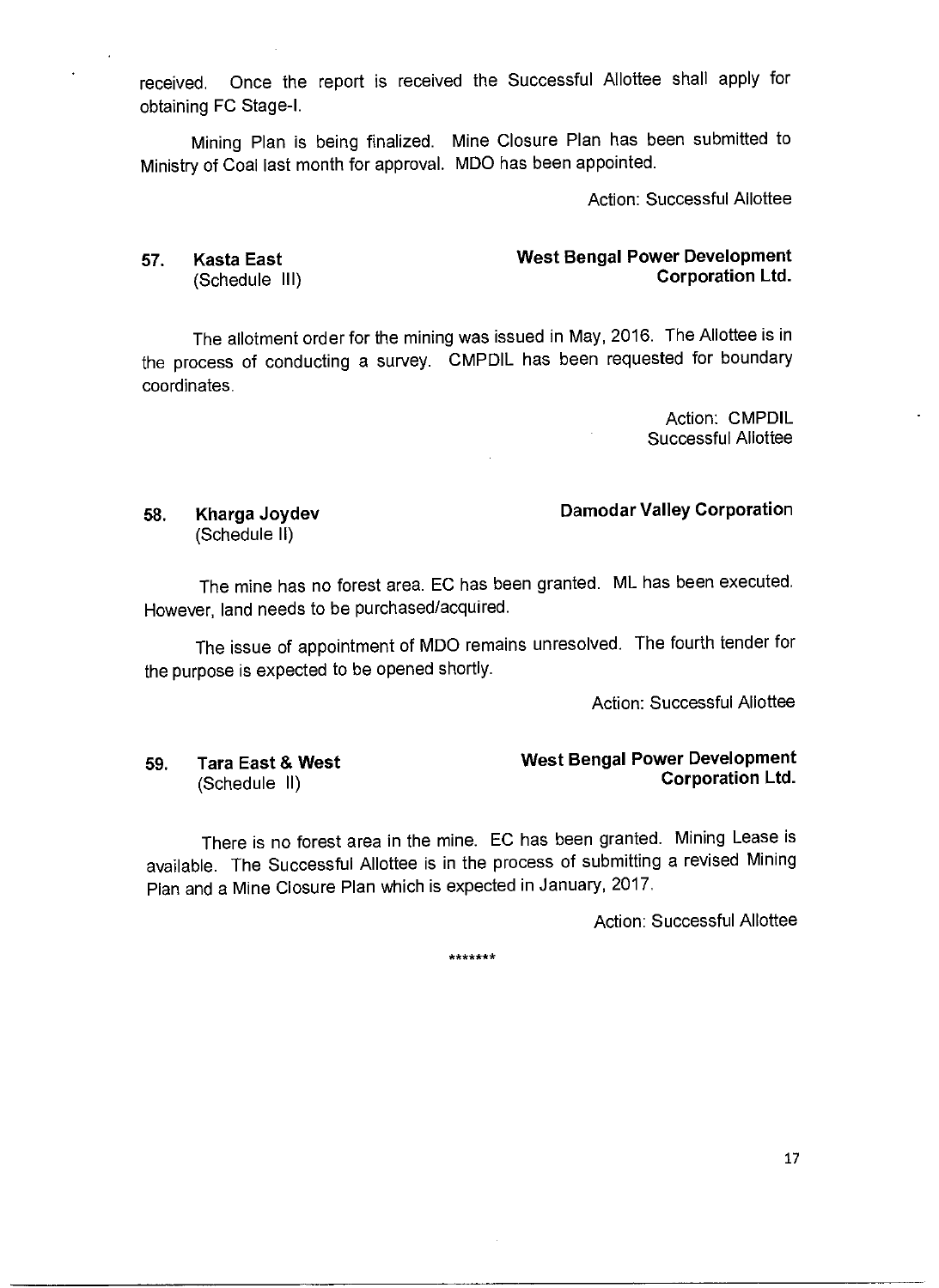### **Annexure A- Participants on 21.12.2016**

| SI.N           | <b>Name</b>                    | Designation           |
|----------------|--------------------------------|-----------------------|
| $\mathbf{o}$   |                                |                       |
|                | Shri Vivek Bharadwaj- Chairman | Joint Secretary & NA  |
| $\overline{2}$ | Shri N.K. Singh                | Dy. Secretary         |
| 3              | Shri Santosh Ray               | <b>ASO</b>            |
| 4              | Shri Radhakrishnan K           | Dy. Manager(HR)       |
| $\overline{5}$ | Ms Nisha                       | Dy. Manager(Finance)  |
| 6              | Ms Harpreet Kaur               | Assistant Manager(HR) |

## **A. List of participants from the Nominated Authority/Ministry of Coal**

## **B. List of participants from the SBI Capital Markets Limited**

| <b>SI.No.</b> | Name          | <b>Designation</b>    |
|---------------|---------------|-----------------------|
|               | Supriyo Gupta | <b>Vice President</b> |
|               | Anshu Kumar   | Associate             |

## **C. List of participants representing Sch-III & Sch-II coal mines**

| $ S $ .No. $ $  | <b>Name</b>         | Designation             | Company                                           |
|-----------------|---------------------|-------------------------|---------------------------------------------------|
|                 | (S/Sri)             |                         |                                                   |
| $\mathbf{1}$    | R.K. Narang         | AGM- Corp. Affairs      | <b>Bharat Aluminium</b><br>Company Ltd.           |
| 2 <sup>1</sup>  | Shouvik<br>Majumdar | <b>Assistant VP</b>     | Hindalco Industries Ltd.                          |
| 3               | Pawan Damari        | GM- Corp. Affairs       | Monnet Ispat & Energy<br>Limited                  |
| $\overline{4}$  | S.P.Mishra          | Director                | Ambuja Cements                                    |
| 5               | C.K.Bansal          | DGM- Corp. Affairs      | Limited                                           |
| 6               | Deeptendu           | Dy. General Manager     |                                                   |
|                 | Samanta             |                         |                                                   |
| $\overline{7}$  | H.D. Joshi          | <b>Chief Engineer</b>   | <b>Gujarat State Electricity</b>                  |
| 8               | C.G.Parekh          | Ex. Engineer            | <b>Corporation Limited</b>                        |
| 9               | Shyam<br>Wardhane   | Director - Mine         | Maharashtra State<br>Power Generation Co.<br>Ltd. |
| 10              | O.P.Ojha            | E.D.(Civil)             | Chhattisgarh State                                |
| 11              | B.S.Acharya         | Dy. Director            | Power Generation Co.<br>Ltd.                      |
| 12              | Pramod Kumar        | Manager                 | Rajasthan Rajya Vidyut                            |
| $\overline{13}$ | Prakash Isarani     | Sub. Engineer           | Utpadan Nigam Ltd                                 |
| 14              | Partha Mazumdar     | <b>GM</b> (Coal Mining) | <b>NTPC Ltd.</b>                                  |
| 15              | Amar Kant Jha       | <b>CE</b>               | <b>Bihar State Power</b>                          |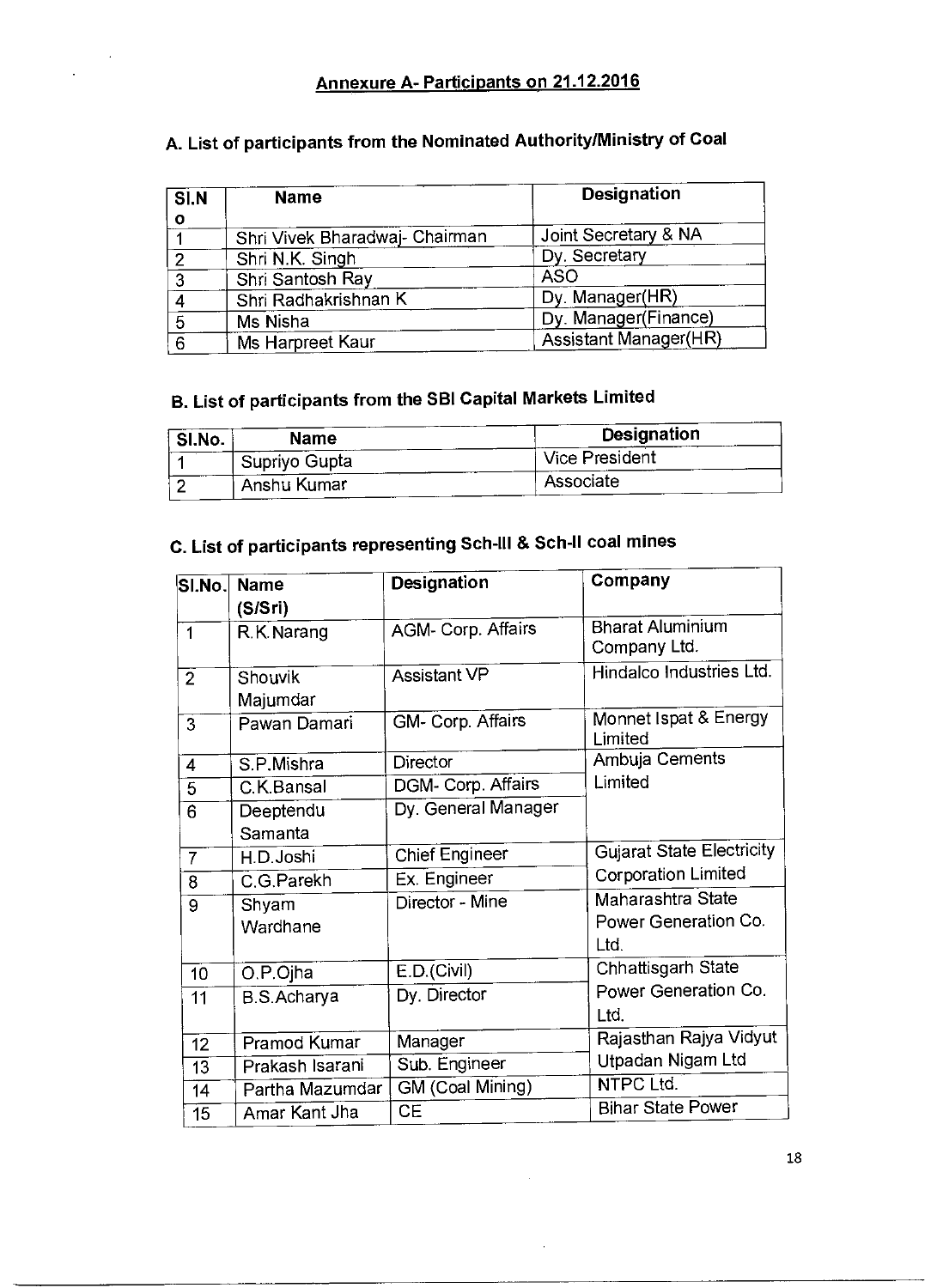| 16              | R.K.Singh             | EEE                    | Generation Co Ltd.           |
|-----------------|-----------------------|------------------------|------------------------------|
| 17              | Himanshu Kumar        | Resident Engineer      |                              |
| 18              | Shiv Shankar Pd.      | <b>ESE</b>             | Jharkhand Urja               |
|                 | Singh                 |                        | Utpadan Nigam Ltd.           |
| 19              | Praween Kumar         | EEE                    |                              |
| 20              | Harminder Singh       | Dy.Chief Engineer/Fuel | Punjab State Power           |
|                 | Chugh                 |                        | Corporation Ltd.             |
| 21              | Kuldeep Singh         | JE (Fuel)              |                              |
| 22              | Amalesh Kumar         | Director (Mining)      | <b>West Bengal Power</b>     |
| 22              | P Roy                 | Sr.Manager (Mining)    | Development Corp.Ltd         |
|                 | Chowdhary             |                        |                              |
| 23              | Saunak Dey            | Liaison Officer        |                              |
| 24              | Sudip Kumar           | ED (Coal)              | Steel Authority of India     |
|                 | <b>Basak</b>          |                        | Ltd.                         |
| 25              | <b>Arvind Kumar</b>   | <b>GM (P&amp;S)</b>    |                              |
| $\overline{26}$ | M.Sarang              | GM (CRMG)              |                              |
| 27              | Rajesh Ranjan         | ESE (P&S)              | <b>Tenughat Vidyut Nigam</b> |
|                 |                       |                        | Ltd.                         |
| 28              | Atul Kumar            | S.E.                   | UP Rajya Vidyut              |
|                 |                       |                        | Utpadan Nigam Ltd.           |
| 29              | Rajeev Singh          | Sr.GM                  | <b>Usha Martin Limited</b>   |
| $\overline{30}$ | Saibal                | <b>VP</b>              | <b>GMR Chhattisgarh</b>      |
|                 | Mukhopadhyay          |                        | Energy Ltd.                  |
| $\overline{31}$ | <b>BLK Reddy</b>      | <b>EVP</b>             |                              |
| 32              | Abhishek Rungta       | Director               | Araanya Mines Pvt.           |
| 33              | D.K.Pandey            | <b>GM Legal</b>        | Ltd.                         |
| 34              | Ayush Goel            | <b>Director</b>        | Trimula industries Ltd.      |
| 35              | Brij Bhushan          | <b>AVP</b>             |                              |
|                 | Garg                  |                        |                              |
| 36              | Sanjay Kumar          | <b>Associate GM</b>    | <b>Adani Power Limited</b>   |
| 37              | Shantanu              | Sr. Manager            |                              |
|                 | Vishwaroop            |                        |                              |
| 38              | Rana Pratap           | <b>AVP</b>             | <b>JSW Steel Limited</b>     |
| 39              | <b>Shantanu Dubey</b> | Dy. Manager            |                              |
| 40              | Madan Gopal           | <b>Director</b>        | <b>Essar Power MP</b>        |
|                 | Gupta                 |                        | Limited                      |
| 41              | Kapil Sangar          | Jt. GM                 |                              |
| 42              | Arup Das              | Jt. GM                 |                              |

 $\frac{1}{2}$  $\sim 10$ 

 $\hat{\mathcal{A}}$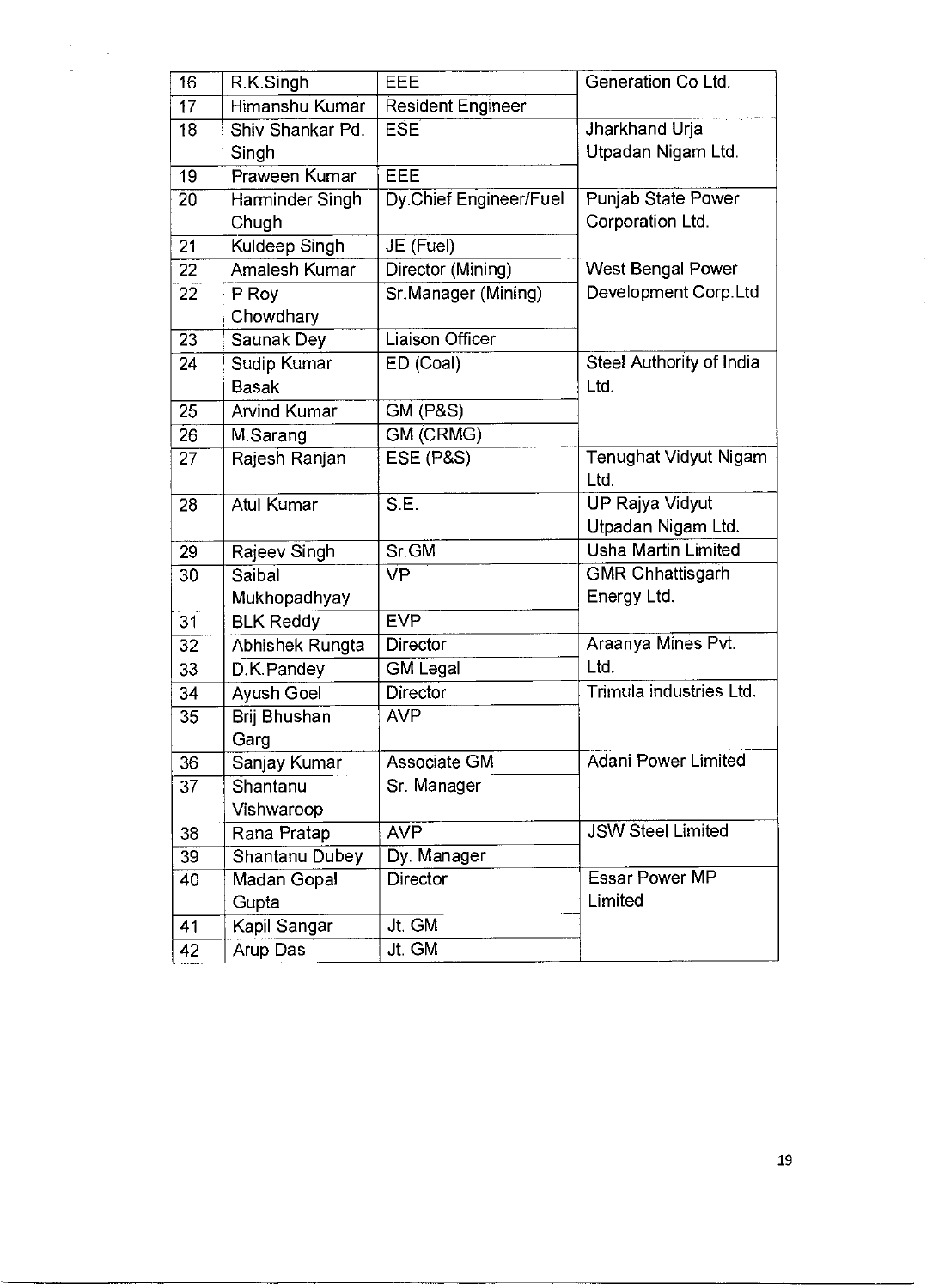### **Annexure B- Participants on 26.12.2016**

| SI.No          | <b>Name</b>                    | Designation                  |
|----------------|--------------------------------|------------------------------|
|                | Shri Vivek Bharadwaj- Chairman | Joint Secretary & NA         |
| $\overline{2}$ | Shri N.K. Singh                | Dy. Secretary                |
| 3              | Shri Jitendra Kumar            | Sr. Manager                  |
| 3              | Shri Santosh Ray               | <b>ASO</b>                   |
| 4              | Shri Sambhav Jain              | Dy. Manager(Legal)           |
| 5              | Ms Nisha                       | Dy. Manager(Finance)         |
| 6              | Ms Harpreet Kaur               | <b>Assistant Manager(HR)</b> |

## **A. List of participants from the Nominated Authority/Ministry of Coal**

## **B. List of participants from the SBI Capital Markets Limited**

| SI.No. | Name               | Designation    |
|--------|--------------------|----------------|
|        | Shri Supriyo Gupta | Vice President |
|        | Shri Anshu Kumar   | Associate      |

## **C. List of Nodal Officers representing the State government**

| SI. No. | <b>Name</b><br>(S/Sri) | <b>Designation</b> | <b>State</b>            |
|---------|------------------------|--------------------|-------------------------|
|         | <b>Tarun Rathi</b>     | Dy. Secretary      | Govt. of Madhya Pradesh |
| 2       | M.R.Mishra             | Jt. Director       | Govt. of Odisha         |
| 3       | Atul Sharma            | <b>CGM</b>         | Govt. of Madhya Pradesh |
|         | Anoop Mishra           | <b>DGM</b>         | Govt. of Madhya Pradesh |

## **D. List of participants representing coal mines**

|                | SI.No. Name<br>(S/Sri) | Designation   | Company                              |
|----------------|------------------------|---------------|--------------------------------------|
|                | S.N.Chawla             | Manager       | Jaiprakash Power Ventures<br>Limited |
| $\overline{2}$ | Arun Dopa              | Jt. President | <b>UltraTech Cement Limited</b>      |
| 3              | Ajit Ostwal            | <b>VP</b>     |                                      |
| 4              | Syed Khasry            | <b>VP</b>     |                                      |
| 5              | M.N.Jha                | Advisor       | Jaiprakash Associates Ltd.           |
| 6              | M.S. Sandhu            | Sr.GM         | Jaypee Cement Corp. Ltd.             |
|                | A.K.Singh              | Sr. VP        | <b>Reliance Cement Company</b>       |
| 8              | <b>B.P.Bhatnagar</b>   | <b>AVP</b>    | <b>Private Limited</b>               |
| 9              | J.Ravindranath         | Unit Head     |                                      |
| 10             | Dr. Harsh Pathak       | Legal Head    |                                      |